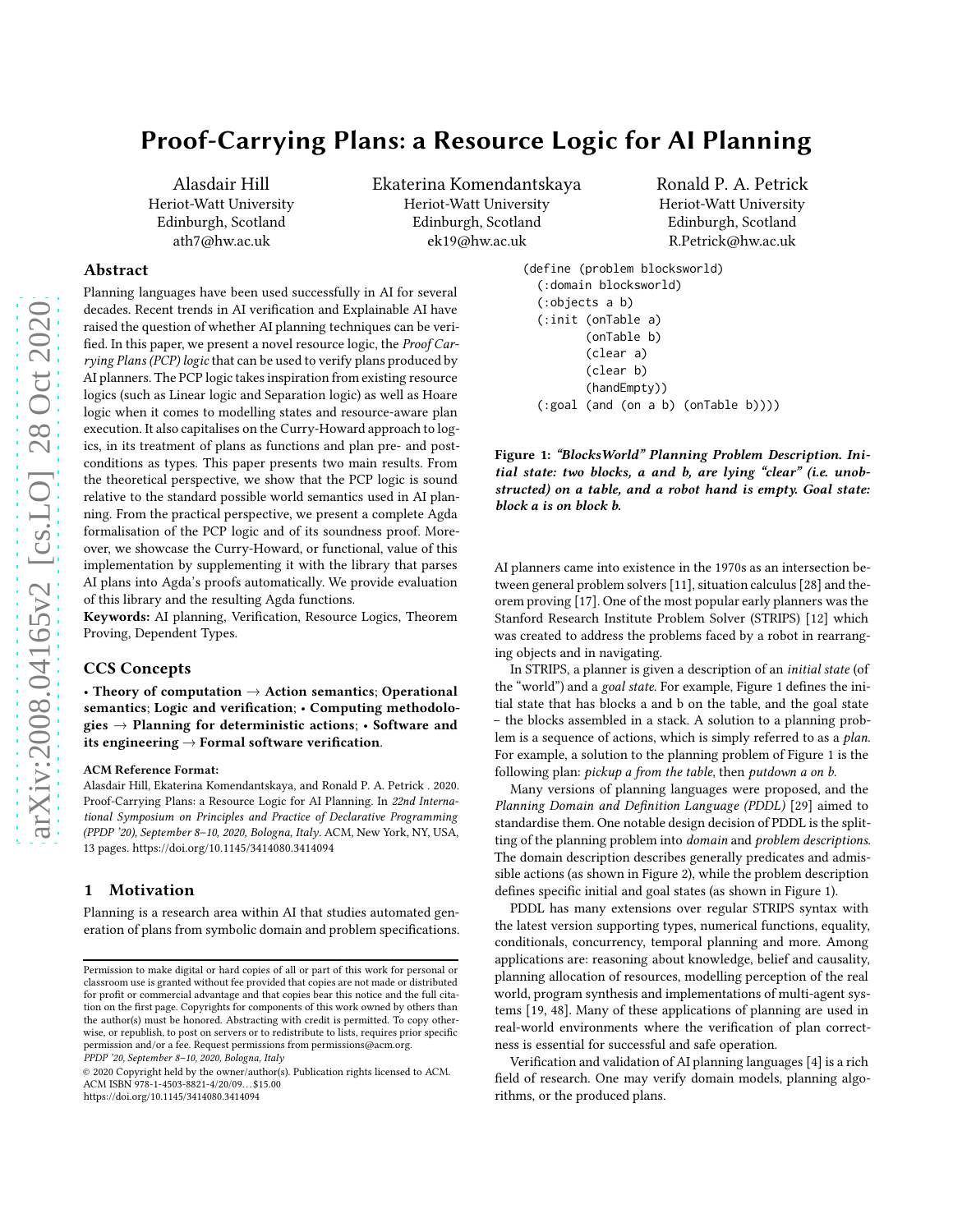<span id="page-1-0"></span>PPDP '20, September 8-10, 2020, Bologna, Italy Alasdair Hill, Ekaterina Komendantskaya, and Ronald P. A. Petrick

```
(define (domain blocksworld)
    (:requirements :strips :equality)
    (:predicates
        (handEmpty)
        (holding ?x)
        (onTable ?x)
        (on ?x ?y)
        (clear ?x))
   (:action pickup_from_table
      :parameters
        (?x)
      :precondition
        (and (handEmpty)
             (onTable ?x)
             (clear ?x))
      :effect
        (and (not (handEmpty))
             (not (onTable ?x))
             (holding ?x)))
   (:action putdown_on_stack
      :parameters
         (?x ?y):precondition
         (and
            (not (= ?x ?y))
            (holding ?x)
             (clear ?y))
      :effect
         (and
            (not (holding ?x))
            (not (clear ?y))
            (on ?x ?y)
            (handEmpty))))
```
Figure 2: A fragment of PDDL "BlocksWorld" Domain.

Verifying domain models [\[27,](#page-12-9) [38\]](#page-12-10) seeks to validate whether domain descriptions accurately capture (expert) knowledge about the world. This can be done by performing test based verification of input and output specifications to check the domain performs as expected. Alternatively, some approaches ensure properties that should hold across many domains such as enforcing that the actions cannot lead to an inconsistent state.

Formalisation of planning algorithms [\[1\]](#page-12-11) has shown that even well understood algorithms can produce incorrect plans. Modern AI planners are complex software artefacts, and the existing attempts [\[37,](#page-12-12) [43\]](#page-12-13) to verify them only focused on certain aspects of their implementation. Due to the complexity of planning problems, many planners will opt for implementations where efficiency is the primary concern which can further complicate the ability to formally verify these algorithms. No mainstream planner has been fully verified yet.

AI plan verification seeks to verify plans produced by planners against some domain model. These tools check properties such as precondition satisfaction, termination and goal satisfaction to ensure that a plan is valid. For example, PDDL has a validator [\[23](#page-12-14)] that performs these checks and suggests repairs. This more practical and lightweight approach to verification is broadly in line with other lightweight verification trends in the literature [\[13\]](#page-12-15). However, at the same time, it is rather disjoint from the growing body of research into type-based verification [\[26](#page-12-16), [32](#page-12-17), 34] or resource logics [\[6](#page-12-18), [41\]](#page-12-19) that offer more principled, formal and rigorous approaches, as well as richer languages for expressing the verification properties.

In this paper, we are taking an attempt at bridging this gap between the AI planning and the programming language community. We introduce a new formal system inspired by resource semantics [\[36,](#page-12-20) [41\]](#page-12-19), and by the Curry-Howard view on Separation logic as given e.g. in [\[30](#page-12-21), [40\]](#page-12-22). We call the resulting formalism the *proof*carrying plan logic (or PCP logic for short). It features: Hoare triples to describe plans and states; the frame rule for local resource-aware reasoning; and the Curry-Howard view on states as types, and state transformations as functions. The latter feature ensures that plans that we verify in our logic are also executable functions – which completes the analogy with the "proof-carrying code" research agenda [34].

This approach has several advantages over the existing plan verifiers. Firstly, the clear and intuitive formal semantics helps to clarify the computational properties of AI plans. For example, conditions are embedded into our rules that ensure the desired property of state consistency is inherent in the logic; and structural rules of the PCP logic help to clarify the role of constraints in PDDL and expose some latent properties of AI plans (see Section [4\)](#page-7-0). As a result, we were able to prove soundness of the PCP logic relative to the possible world semantics as used in the AI planning community, and fully formalise both the logic and the proof in Agda [\[20\]](#page-12-23). This sets up new standards of rigour for AI plan verification that is not present in existing planners.

Secondly, some benefits arise as a consequence of adopting a higher level of abstraction. For example, the existing AI planning verification approaches split into methods for domain and plan verification. This is potentially harmful, as verifying just one aspect still leaves a gap for bugs and errors. The PCP logic does not separate the problem of state consistency and validity of plan execution. We envisage that the right level of abstraction will enable further extensions to incorporate concurrency and more sophisticated constraints on the states and the plans.

Finally, benefiting from the Curry-Howard approach, our Agda code can be extracted as verified executable Haskell or byte code. We will illustrate all of these concepts by means of an example.

# <span id="page-1-1"></span>1.1 Results of this paper by means of an example

Figures [1,](#page-0-0) [2](#page-1-0) show the original PDDL syntax for a planning domain and a planning problem. PDDL will be able to automatically find a plan that satisfies pre- and post-conditions shown in Figure [1.](#page-0-0) In particular, it will find a plan

 $f_{ab}$  = ((pickup\_from\_table a); (putdown\_on\_stack a b)).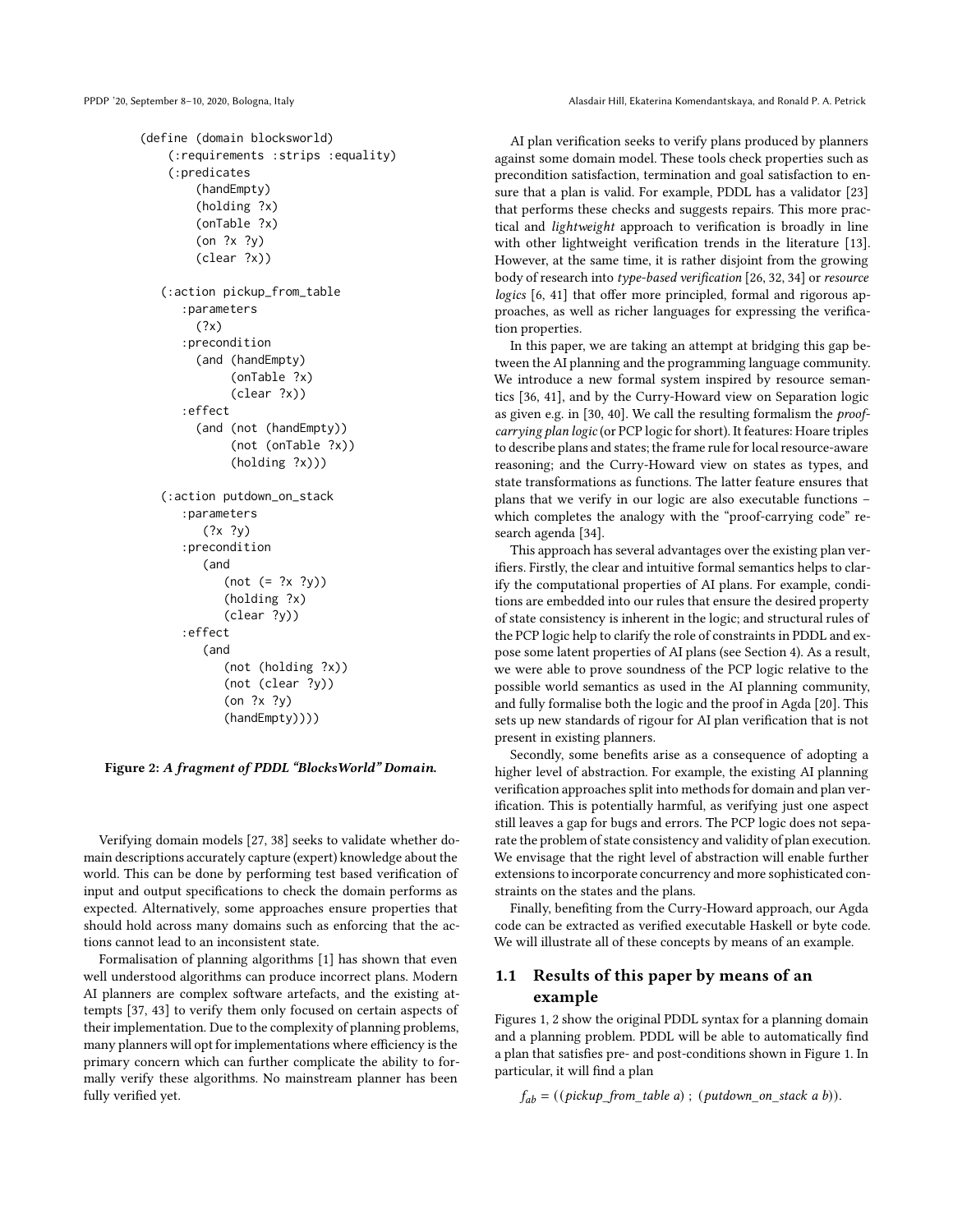Our goal is to formulate a proof system in which we can (semi-) automatically prove correctness of this plan, given the PDDL domain description, the initial and the goal states.

Looking closer at the domain definition in Figure [2,](#page-1-0) we see it declares first-order predicates, as well as actions that operate on pre- and post-conditions. Ignoring temporarily the internal structure of pre- and post-conditions, we can see that the formalism lends itself naturally to the syntax of Hoare triples [\[21](#page-12-24)]: {Pre}  $\sim$ {Post} | action. This is our first key intuition. Somewhat differently from Hoare logic, we see that the domain definition defines a set of axioms that control actions. So, we will be talking about a certain plan or action possible relative to a domain Γ. Thus, we will in fact be working with judgements of the form:

#### $\Gamma \vdash \{Pre\} \leadsto \{Post\} \mid action$

Let us now look closer at the structure of the pre- and postconditions. The domain specification (Figure [2\)](#page-1-0) states them as formulae of first-order logic (with negation and conjunction), but the problem definition (Figure [1\)](#page-0-0) uses lists of atomic propositional formulae to describe initial and goal states. A simple way to resolve this mismatch is to define Pre and Post to be states in which each individual atomic formula is mapped to + or  $-,$ depending on whether it is considered to be true or false in the state. For example,  $\{onTable\ a \mapsto +\}$  is a state with one formula map. This allows us to formalise the notions of negation, state and (later) action on states.

Of course, we must not allow inconsistent states where a formula is mapped to + and  $-$  simultaneously. To ensure this we introduce a notion of a valid state where a state is valid if it is consistent, i.e. contains no conflicting formula maps. For example  $\{ (onTable a \mapsto +) * (onTable b \mapsto +) \}$  is a valid state but  $\{(\text{onTable a} \mapsto +) * (\text{onTable a} \mapsto -)\}\$ is not.

States are not necessarily propositional and in particular Figure [2](#page-1-0) implies first-order language in the domain definitions. Therefore, we will assume that all  $\{Pre\} \sim \{Post\}$  | action in Γ are implicitly universally quantified as follows:  $\forall \overline{x}$ . {Pre( $\overline{x}$ )}  $\rightsquigarrow$  $\{Post(\overline{x})\}$  | action( $\overline{x}$ ).

One final caveat exists. If we look closer at the domain description of Figure [2,](#page-1-0) we will notice that it uses an inequality constraint  $x \neq y$  that is not declared as a domain predicate. We will follow the resource logics tradition [\[5,](#page-12-25) [40](#page-12-22)] and separate state descriptions from constraints on states. That is, we further refine domain descriptions to have the syntax  $\phi$ ; {Pre}  $\sim$  {Post} | action, where  $\phi$ defines constraints on states. For technical reasons, we formalise  $\phi$  to be a list (rather than a conjunction) of constraints, and we use equality (=) and inequality ( $\neq$ ) constraints instead of using nega-tion explicitly. Figure [3](#page-2-0) defines the context  $\Gamma_{BW}$  that matches PDDL domain description of Figure [2](#page-1-0) in this new language.

It now remains to formulate the rules for the PCP logic. They are very simple: we need a rule "ApplyAction" to be able to choose specific action definitions from the context, we need a rule that composes the actions, similar to the composition rule of Hoare logic [\[21\]](#page-12-24), and we need a frame rule [\[9,](#page-12-26) [18](#page-12-27)] to have local reasoning on states. Additionally, the system has two structural rules, weakening and shrink. We show that the rules are sound relative to the possible world semantics of PDDL, and we formalise the PCP logic and the soundness proof in Agda [\[20](#page-12-23)].

<span id="page-2-0"></span>
$$
[ ] ; \begin{cases} \n \text{handempty} \mapsto + \\ \n * \text{ on Table } x \mapsto + \\ \n * \text{ clear } x \mapsto + \n \end{cases} \rightarrow \begin{cases} \n \text{handEmpty} \mapsto - \\ \n * \text{ on Table } x \mapsto - \\ \n * \text{ holding } x \mapsto + \\ \n * \text{ clear } x \mapsto + \n \end{cases} | \alpha_1 x
$$
\n
$$
[ x \neq y ] ; \begin{cases} \n \text{holding } x \mapsto + \\ \n * \text{ clear } y \mapsto - \\ \n * \text{ clear } y \mapsto - \\ \n * \text{ on } x \text{ } y \mapsto + \n \end{cases} | \alpha_2 x y
$$
\n
$$
where \alpha_2 = \text{outdown on stack} \quad \text{andEmpty} \mapsto + \begin{cases} \n \text{holding } x \mapsto - \\ \n * \text{ on } x \text{ } y \mapsto + \\ \n * \text{handEmpty} \mapsto + \n \end{cases} | \alpha_2 x y
$$

where  $\alpha_2 \equiv putdown\_on\_stack$ 

#### Figure 3: Context  $\Gamma_{BW}$  that defines BlocksWorld PDDL domain of Figure [2.](#page-1-0)

To make use of this Agda library, we can compile the domain and problem definitions from PDDL directly to Agda code. We then can prove in Agda correctness of the PDDL plans. For example, we can prove that, given  $P_{ab} \equiv \{ (onTable a \mapsto +) * (onTable b \mapsto$ +) \* (clear  $a \mapsto$  +) \* (clear  $b \mapsto$  +) \* (handEmpty  $\mapsto$  +)} and  $Q_{ab} \equiv \{ (on \ a \ b \mapsto +) \ * \ (on \ Table \ b \mapsto +) \}$  as in Figure [2,](#page-1-0)  $\Gamma_{BW}$  ⊢  $P_{ab}$   $\sim$   $Q_{ab}$   $\int_{ab} f_{ab}$ , i.e. we can certify that the plan  $f_{ab}$  is indeed valid.

Finally, we can take advantage of the Curry-Howard interpretation of  $\Gamma_{BW}$  ⊢  $P_{ab} \sim Q_{ab} | f_{ab}$ , as "function  $f_{ab}$  has type  $P_{ab} \sim$  $Q_{ab}$ " and actually execute  $f_{ab}$  as a function. We define an *action* handler, an auxiliary function that executes plans on states. It will apply the plan  $f_{ab}$  to the initial state  $P_{ab}$  to obtain the goal state  $Q_{ab}$  as a function output. Moreover, we can extract this code to Haskell or binary files, the latter can be deployed directly on robots, with the advantage of carrying the correctness proof! We show the extracted code for this example and several additional examples in [\[20](#page-12-23)].

#### 1.2 The Paper Structure

The paper proceeds as follows. Section [2](#page-2-1) introduces the PCP logic, proving formally some basic results concerning the ordering and basic operations on states. Section [3](#page-5-0) establishes the soundness of the PCP logic and also defines the notion of action handler. Section [4](#page-7-0) describes the implementation [\[20\]](#page-12-23), evaluates it on several benchmark PDDL domains, and discusses the practical value of using dependent types for implementation of verified plans. Section [5](#page-10-0) concludes, and discusses related and future work.

#### <span id="page-2-1"></span>2 The PCP Logic

This section defines the syntax, ordering (subtyping) relation on states, and the rules of the PCP logic.

#### 2.1 Syntax of the PCP logic

We define the PCP syntax in Figure [4.](#page-4-0)

First-order formulas and constraints. Let  $R$  be a set of predicate symbols  $\{R, R_1, R_2, ...\}$  with arities, X be a set of variables  ${x, x_1, x_2, ...}$ , and C be a set of constants  ${c, c_1, c_2, ...}$ . Figure [4](#page-4-0) defines a term as either a variable or a constant. An atomic formula (or Atom) is given by a predicate applied to a finite list of terms. For example, the atomic formula onTable a consists of the predicate onTable applied to a constant a. This defines the pure first-order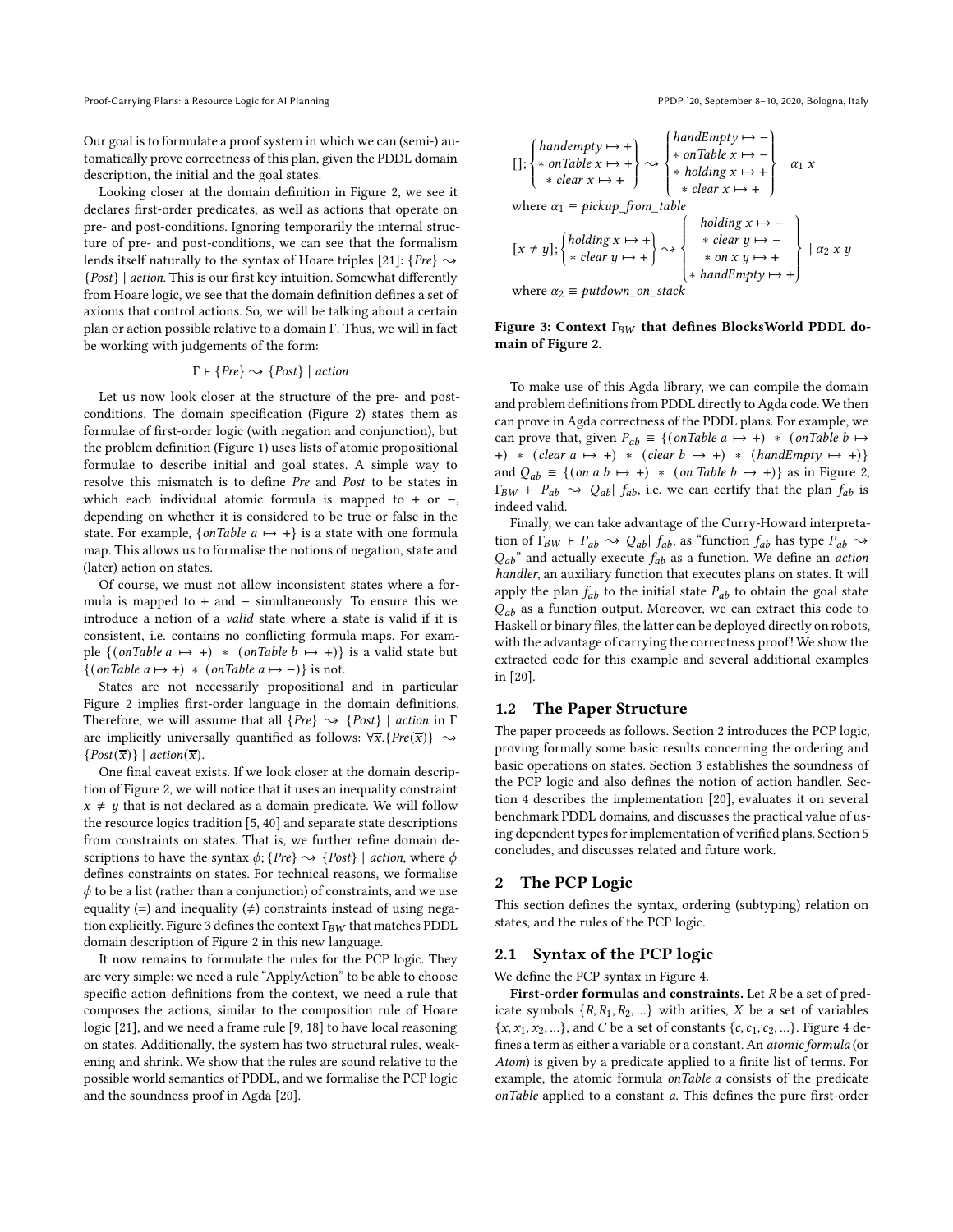PPDP '20, September 8-10, 2020, Bologna, Italy Alasdair Hill, Ekaterina Komendantskaya, and Ronald P. A. Petrick

part of our logic. We also distinguish two specific kinds of atomic formulae that feature equality and inequality as predicate symbols, we call these Constraints.

We will use abbreviation  $\overline{x}$  to denote a finite list  $\{x_1, \ldots, x_n\}$  of arbitrary length. We will write  $R(\overline{x})$  if R contains variables  $\overline{x}$ . A substitution is a partial map from  $X$  to  $C$ , and we will use symbols  $\{\sigma, \sigma_1, \sigma_2, ...\}$  to denote ground substitutions. Given an atomic formula  $R(\overline{x})$  we write  $R(\overline{x})[x_i \setminus c_i]$  when we substitute each occurrence of a variable  $x_i$  in  $\overline{x}$  by a constant  $c_i$ . We say the resulting formula is ground, i.e. it contains no variables.

Actions and plans. Let A be a set of action names  $\{\alpha, \alpha_1, \alpha_2, ...\}$ . Figure [4](#page-4-0) defines an action as an action name applied to a list of terms, e.g. pickup\_from\_table a is an action. A plan is a sequence of actions; shrink is a special constructor that can be used in a plan instead of an action, its use will be made clear later.

States and contexts. Polarities + and − are used to denote absense or presence of certain atomic fact in a world. Given a polarity  $z, A \mapsto z$  is a formula map. A state can be given by an empty state, a formula map or a conjunction of such maps (denoted by ∗). A state  $(A \mapsto z * P)$  is valid if A does not occur in P and P is a valid state. We will only work with valid states in this paper. A context Γ contains descriptions of actions in the form  $\phi(\overline{x}); \{P(\overline{x})\} \rightarrow \{Q(\overline{x})\} \mid \alpha \overline{x}$ where  $\{P(\overline{x})\} \rightsquigarrow \{Q(\overline{x})\}$  denotes a transformation from a state  $P(\overline{x})$  to a state  $Q(\overline{x})$ ,  $\alpha \overline{x}$  is an action and  $\phi(\overline{x})$  is a constraint list.

REMARK ON NOTATION 1. To simplify our notation, we extend the use of notation " $(\overline{x})$ " from atomic formulae, such as  $R(\overline{x})$ , to states (e.g.  $Q(\overline{x})$ ), actions (e.g.  $\alpha(\overline{x})$ ) and constraints (e.g.  $\phi(\overline{x})$ ). In all these cases, the presence of  $\overline{x}$  signifies the presence of free variables  $\overline{x}$  in the states, actions, and constraints, respectively. We will drop  $\overline{x}$  and will write just Q,  $\alpha$ , and  $\phi$  to emphasise that the state, action or constraint do not contain any variables, i.e. they are ground.

A plan specification is a sequent of the form:  $\Gamma$  +  $\{P\} \sim \{Q\}$  |  $f$ 

It states that given a context  $\Gamma$ ,  $f$  is a plan that gives a provable transformation from (ground) state  $P$  to (ground) state  $Q$ . In the Curry-Howard interpretation of this logic, we view  $f$  as a function that inhabits type  $\{P\} \sim \{Q\}$ .

In all examples, we use the following shorthand notation:

$$
R\ t \mapsto z * R\ t_1 \mapsto z \equiv R\ t, t_1 \mapsto z
$$

For example, we will write  $(onTable\ a, b \mapsto +)$  instead of (onTable  $a \mapsto +$ ) \* (onTable  $b \mapsto +$ ). To emphasise that a formula map binds stronger than ∗, we will put parentheses around formula maps in all examples. But we will omit the parentheses in the formal grammar, to keep the notation simple.

# 2.2 Subtyping (order on states)

We first recall the subtyping relation and the override operator on states introduced in [\[45](#page-12-28)], and then establish some lemmas about these, which will be useful in the later sections. The lemmas have not appeared in [\[45\]](#page-12-28). We omit proofs here, but give them in Agda [\[20\]](#page-12-23).

Figure [5](#page-4-1) defines order <: over states. Following [\[45\]](#page-12-28), we call it subtyping to refer to the fact that states can also be seen as types. In this paper, subtyping serves us when we need to compare states or decide whether they are equal. Two states  $P$  and  $Q$  are considered equal if  $P \leq Q$  and  $Q \leq P$ .

<span id="page-3-0"></span>EXAMPLE 1 (SUBTYPING). Given:  $Q \equiv (\{onTable \ a \mapsto \}$  $-$ ) \* (onTable  $b \mapsto +$ ) \* (clear a,  $b \mapsto +$ ) \* (handEmpty  $\mapsto$  $(-) * (holding a \mapsto +)$  and  $Q' \equiv (on Table a \mapsto -) * (on Table b \mapsto$ +) \* (clear  $a, b \mapsto +$ ) \* (holding  $a \mapsto +$ ), we have  $Q \lt : Q'$ .

Subtyping is both reflexive and transitive, i.e. it is a pre-order.

LEMMA 1 (SUBTYPING IS PREORDER). Given states  $P, Q, S$ , we have:

- (reflexivity)  $P \leq P$ ;
- (transitivity)  $P \leq Q$  and  $Q \leq S$  implies  $P \leq S$ .

In later sections, we will also need an override operator on states:

DEFINITION 1 (OVERRIDE OPERATOR [\[45\]](#page-12-28)).

$$
P \sqcup emp = P
$$
  

$$
P \sqcup [A \mapsto z * Q] = [A \mapsto z * P \setminus \{A \mapsto + * A \mapsto -\}] \sqcup Q
$$

The override operator adds all formula maps from one state to the other. If a mapping for a formula that is to be added already exists, then that formula is removed before adding the new formula map.

Example 2 (Override Operator).

 $(handEmpty \mapsto +) * (onTable a \mapsto +) * (clear a \mapsto +) \sqcup$  $(handEmpty \mapsto -)* (onTable a \mapsto -)* (holding a \mapsto +)$  $=$  (holding  $a \mapsto +$ ) \* (onTable  $a \mapsto -$ ) \* (handEmpty  $\mapsto$  $-$ ) \* (clear a  $\mapsto$  +)

We have the following lemmas summarising the properties of the subtyping relation and the override operator.

<span id="page-3-4"></span>LEMMA 2 (ORDER OF SUBTYPING). Given an atom A and states P and Q, if  $A \notin Q$  and  $Q \leq P$  then  $A \notin P$ .

<span id="page-3-2"></span>LEMMA 3 (MONOTONICITY OF SUBTYPE EXPANSION). Given states P and Q and a formula map  $A \mapsto z$ , if  $Q \leq P$  then  $A \mapsto z * Q \leq P$ .

<span id="page-3-1"></span>LEMMA 4 (POST-CONDITION OVERRIDE).  $(P \sqcup Q)$  <: Q holds for all states P and Q.

<span id="page-3-3"></span>LEMMA 5 (MONOTONICITY OF OVERRIDE). Given a polarity z, an atom A, states P and Q, if  $A \notin Q$  then  $A \mapsto z \in (A \mapsto z * P) \sqcup Q$ .

#### 2.3 Normalisation of Constraint Lists

We will now define a normalisation function for constraint lists. This function takes a list of constraints and recurses through them checking that they are true. If a constraint is not true,  $\perp$  is returned; otherwise the empty list case will be reached and ⊤ will be returned. We use  $t \equiv t_1$  to denote syntactic equivalence between terms.

Definition 2 (Normalisation Function for Constraints).

 $norm \lceil \rceil = \top$ norm  $(t = t_1 :: \phi) = \mathbf{i} f t \equiv t_1$  then norm  $\phi$  else  $\bot$ norm  $(t \neq t_1 :: \phi) = \mathbf{i} f t \equiv t_1$  then  $\bot$  else norm  $\phi$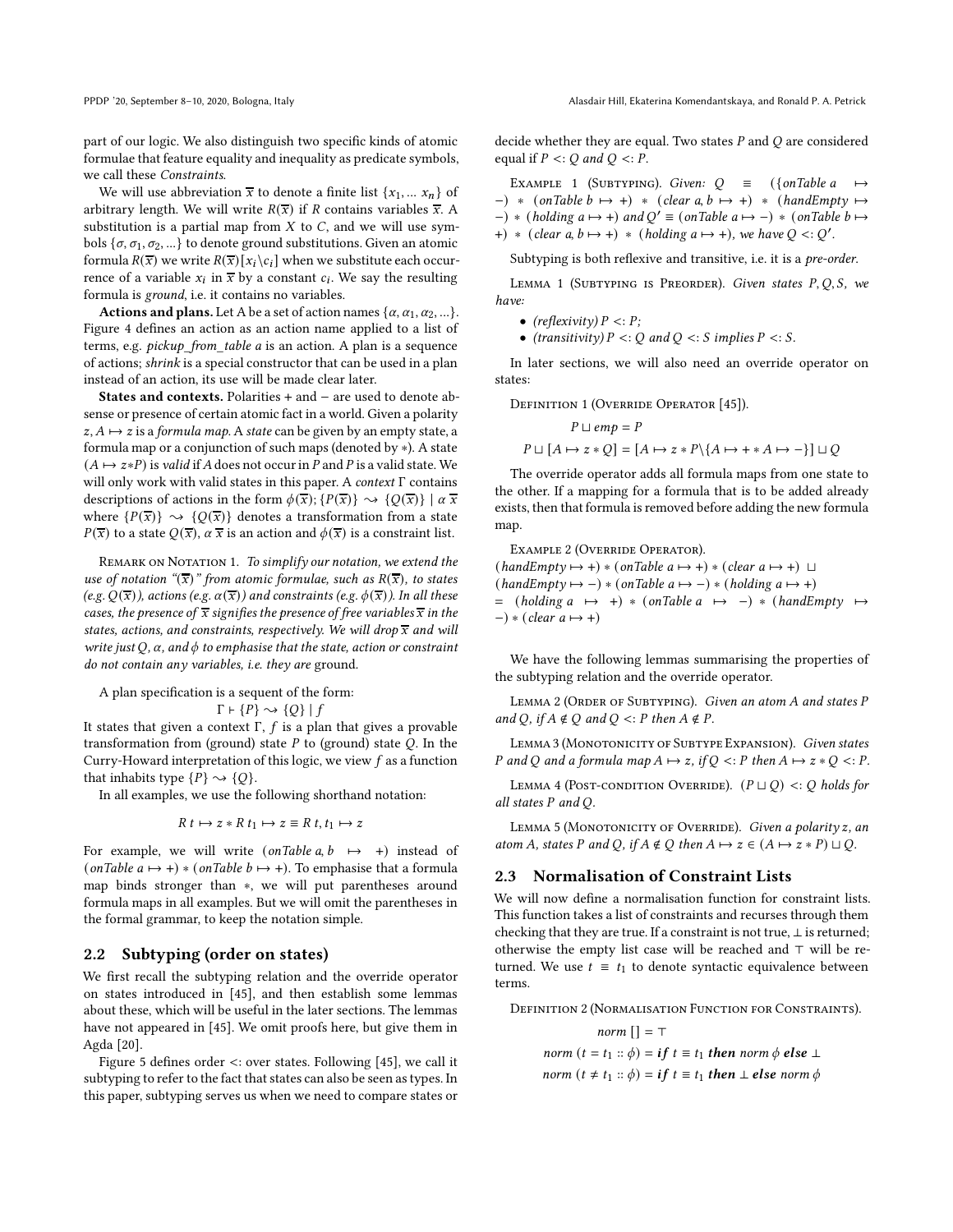<span id="page-4-0"></span>

| Term               | Term $\ni$ t, $t_1, \ldots t_n$     | $:= x \mid c$                                                                                              |
|--------------------|-------------------------------------|------------------------------------------------------------------------------------------------------------|
| Atomic Formulae    | Atom $\exists$ A                    | $:= R(t_1, t_n)$                                                                                           |
| Constraint         | Constraint $\ni$ e                  | $:= t = t_1   t \neq t_1$                                                                                  |
| Constraint List    | CList $\Rightarrow$ $\phi$ , $\psi$ | $:= \Box e :: \phi$                                                                                        |
| Actions            | $Act \ni a$                         | $:= \alpha(t_1, t_n)$                                                                                      |
| Plan               | $Plan \ni f, f_1, f_2$              | $:=$ shrink $ a f;f_1$                                                                                     |
| Polarities         | Polarity $\exists$ z                | $:= + \,   -$                                                                                              |
| State              | State $\exists P, Q, S$             | $:= emp   A \mapsto z   P * Q$                                                                             |
| (Planning) Context | $\Gamma \ni \gamma$                 | $:= \phi(\overline{x}); \{P(\overline{x})\} \rightsquigarrow \{Q(\overline{x})\} \mid \alpha \overline{x}$ |
| Specification      | $Specification \ni G$               | $:= \Gamma \vdash \{P\} \rightsquigarrow \{Q\}   f$                                                        |

#### Figure 4: The syntax of PCP logic

<span id="page-4-1"></span>

| NilSub |                | ASub | $S' \leq S \quad A \mapsto z \in S'$ |
|--------|----------------|------|--------------------------------------|
|        | $S \leq$ : emp |      | $S' \prec: A \mapsto z * S$          |

#### Figure 5: Subtyping order on states.

Example 3 (Normalisation Function for Constraints). We have norm  $[a = a, b = b] = \top$  but norm  $[a = a, b = c] = \bot$ .

### 2.4 Rules

Figure [6](#page-5-1) gives the rules of the PCP logic. We will discuss and illustrate each rule in order, using our running example. In Figure [2](#page-1-0) a PDDL definition of BlocksWorld is defined. An example context  $\Gamma_{BW}$ , inspired by that definition, is given in Figure [3.](#page-2-0) Assume that this is the context for all below examples.

ApplyAction checks that an action is in the context and then constructs the resultant state given by a ground substitution on that action. For example, the pickup\_from\_table action is included in  $\Gamma_{BW}$  (cf. the first action in Figure [3\)](#page-2-0). Taking  $P^a \equiv \{ (handempty \mapsto +) * (onTable a \mapsto +) * (clear a \mapsto +) \}$ and  $Q^a \equiv \{ (handEmpty \mapsto -) * (onTable a \mapsto -) * (holding a \mapsto -) * (mod a \mapsto -) * (mod a \mapsto -) * (mod a \mapsto -) * (mod a \mapsto -) * (mod a \mapsto -) * (mod a \mapsto -) * (mod a \mapsto -) * (mod a \mapsto -) * (mod a \mapsto -) * (mod a \mapsto -) * (mod a \mapsto -) * (mod a \mapsto -) * (mod a \mapsto -) * (mod a \mapsto -) * (mod a \mapsto -) * (mod a \mapsto -) * (mod a \mapsto -) * (mod a \mapsto -) * (mod a \mapsto -) * (mod a \mapsto -) * ($ +)  $*(clear\ a \mapsto +)$ }, we have

$$
(1) \in \Gamma_{BW}
$$
  

$$
\Gamma_{BW} \vdash \{P^a\} \leadsto \{Q^a\} \qquad | \text{ pickup\_from\_table a}
$$

where (1) refers to the first action in  $\Gamma_{BW}$ .

This is the only rule that allows us to access planning domain definitions. Note also that this is the only rule that checks whether constraints on states are satisfied. This is possible thanks to essentially propositional reasoning implemented in planning, thus it is sufficient to check the constraints only once.

Composition rule says that if we have an entailment  $\Gamma$  +  $\{P\}$   $\rightarrow$   $\{Q\}$  | f we can compose it together with another entailment  $\Gamma \vdash \{Q'\} \leadsto \{R\} \mid f_1$  to produce  $\Gamma \vdash \{P\} \leadsto \{R\} \mid f_1, f_2$ if  $Q \lt C Q'$ .

For this example, we take  $Q$  and  $Q'$  as in Example [1](#page-3-0) (with  $Q \lt: Q'$ ), and we take P and R as follows:

 $P \equiv (onTable a, b \mapsto +) * (clear a, b \mapsto +) * (handEmpty \mapsto +)$  $R \equiv$  (onTable a  $\mapsto$  -) \* (onTable b  $\mapsto$  +) \* (clear a  $\mapsto$ +) \* (clear  $b \mapsto -$ ) \* (handEmpty  $\mapsto$  +) \* (holding a  $\mapsto$ 

 $-$ ) \* (on a b  $\mapsto$  +). Abbreviating putdown on stack a b as  $\alpha$  and pickup\_from\_table a as  $f$ , we have the following application of the Composition rule:

$$
\frac{Q <: Q' \qquad \Gamma_{BW} \vdash \{P\} \rightsquigarrow \{Q\} \mid f \quad \Gamma_{BW} \vdash \{Q'\} \rightsquigarrow \{R\} \mid \alpha}{\Gamma_{BW} \vdash \{P\} \rightsquigarrow \{R\} \mid f; \alpha}
$$

The Frame rule allows the addition of formula maps to both states in an entailment, provided the atom of the formula map does not already have a mapping in either state. Continuing the derivation in one of the previous examples, the following application of the frame rule is possible:

$$
\frac{\Gamma_{BW} \vdash \{P^{a}\} \rightsquigarrow \{Q^{a}\} \mid pickup\_from\_table\ a}{\Gamma_{BW} \vdash \{P^{a} * (onTable\ b \mapsto +)\} \rightsquigarrow}
$$
Frame  

$$
\{Q^{a} * (onTable\ b \mapsto +)\} \mid pickup\_from\_table\ a
$$

In our system, the frame rule is more restrictive than can be seen in other logics such as Separation logic [\[5](#page-12-25), [42](#page-12-29)], as it can only be used at an action level but not at a plan level. The following example shows the problem with consistency of derivations, if we apply the frame rule to arbitrary judgements of the form  $\Gamma \vdash \{P\} \sim$  ${Q}$ |  $f$ .

Example 4 (Problems with the Frame rule for complex plans). Imagine we have an action  $\alpha$  with the transformation {clear  $a \mapsto +$ }  $\rightsquigarrow$  {(clear  $a \mapsto -$ )  $*$  (clear  $b \mapsto +$ )} and another action  $\alpha'$  with the transformation {clear  $a \mapsto -$ }  $\rightsquigarrow$  {clear  $a \mapsto +$ } then we can compose these two actions together to generate the entailment:  $\Gamma$  + {clear  $a \mapsto +\}$   $\rightsquigarrow$  {clear  $a \mapsto +\}$  |  $\alpha; \alpha'$ . We have lost the information clear  $b \mapsto +$  and if the Frame rule was not bound to single actions we could frame incorrectly in the entailment:  $\Gamma \vdash \{(\text{clear } a \mapsto +) * (\text{clear } b \mapsto -)\} \rightsquigarrow \{(\text{clear } a \mapsto$ +) \* (clear  $b \mapsto -$ )} |  $\alpha; \alpha'$ , getting a derivation inconsistent with the action definition.

If we want to apply this rule on judgements involving complex plans instead of single actions, then we would need to ensure that the framed atom is not mapped in any state at any level in the plan derivation. This could be done by amending the restrictions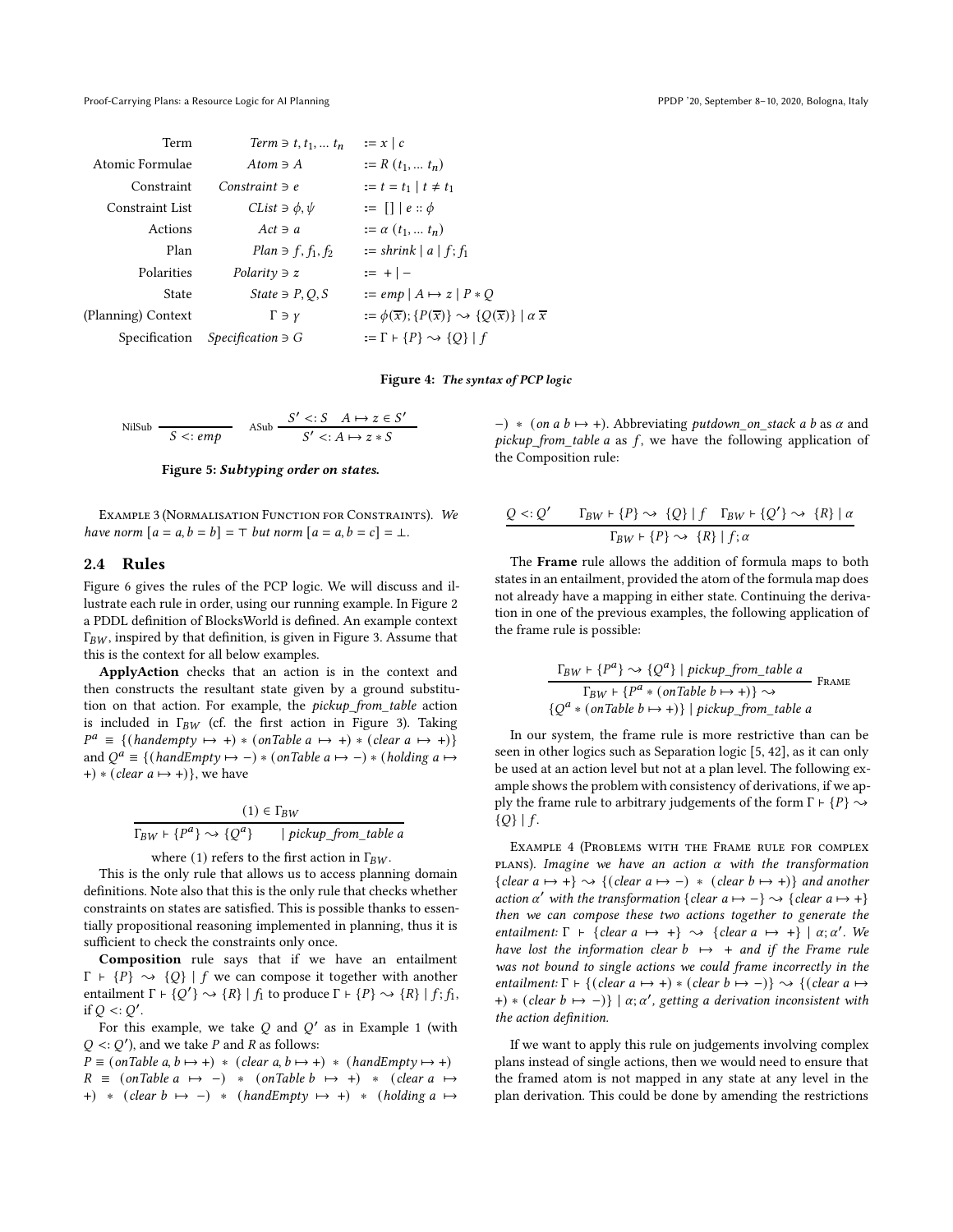<span id="page-5-1"></span>

PPDP '20, September 8-10, 2020, Bologna, Italy Alasdair Hill, Ekaterina Komendantskaya, and Ronald P. A. Petrick

Frame

\n
$$
\frac{\Gamma \vdash \{P\} \rightsquigarrow \{Q\} \mid \alpha}{\Gamma \vdash \{P * A \mapsto z\} \rightsquigarrow \{Q * A \mapsto z\} \mid \alpha}
$$
\n
$$
Q <: Q'
$$
\nShrink

\n
$$
\frac{\Gamma \vdash \{P\} \rightsquigarrow \{Q\} \mid f}{\Gamma \vdash \{P\} \rightsquigarrow \{Q'\} \mid f; shrink}
$$

$$
P' <: P
$$
\nWeakening

\n
$$
\frac{\Gamma \vdash \{P\} \rightsquigarrow \{Q\} \mid f}{\Gamma \vdash \{P'\} \rightsquigarrow \{Q\} \mid f}
$$

ApplyAction

\n
$$
\frac{\phi(\overline{x}); \{P(\overline{x})\} \rightsquigarrow \{Q(\overline{x})\} \mid \alpha(\overline{x}) \in \Gamma}{\Gamma \vdash \{P(\overline{x})[\sigma]\} \rightsquigarrow \{Q(\overline{x})[\sigma]\} \mid \alpha(\overline{x})[\sigma]} \text{Where } \phi(\overline{x})[\sigma] \text{ normalises to } \top
$$

$$
Q \leq Q'
$$
  
Composition\n
$$
\frac{\Gamma \vdash \{P\} \rightsquigarrow \{Q\} \mid f \quad \Gamma \vdash \{Q'\} \rightsquigarrow \{R\} \mid f_1}{\Gamma \vdash \{P\} \rightsquigarrow \{R\} \mid f_1 f_1}
$$

#### Figure 6: Rules of the PCP logic. The rules operate on valid states.

on the frame rule or by amending the other rules to prevent loss of information.

Weakening is applied before composition, when a formula map we want in the precondition  $P$  already exists in the (previously obtained) post-condition  $Q$ . The above example shows a use case with the action  $\alpha$  as defined above:

$$
\Gamma_{BW} \vdash \{ (clear\ b \mapsto +) * (holding\ a \mapsto +) \}
$$
\n
$$
\rightsquigarrow \{ (clear\ b \mapsto -) * (holding\ a \mapsto -) * (on\ a\ b \mapsto +) * (handEmpty\ \mapsto +) \} \mid \alpha
$$
\n
$$
\Gamma_{BW} \vdash \{ (clear\ b \mapsto +) * (holding\ a \mapsto +) * (handling\ a \mapsto +) * (handEmpty\ \mapsto -) * (holding\ a \mapsto -) * (on\ a\ b \mapsto +) * (handEmpty\ \mapsto +) \} \mid \alpha
$$

In BlocksWorld it is implied that  $handEmpty$  is false when  $holding$ any block is true and vice versa. This leads the putdown\_on\_stack action's preconditions to only contain the precondition that holding a block has to be true and we use weakening to gain back the information that handEmpty is false.

Shrink allows us to shrink and reorder the post-condition state. Any postcondition state  $Q$  can be replaced with  $Q^\prime$  as long as it is a subtype of the current post state. Shrink can appear anywhere in a plan but currently the main use of this rule is when we have a goal state that is smaller than the obtained post-condition, for example:

$$
\Gamma \vdash \{P\} \rightsquigarrow \{(\text{clear } b \mapsto -) * (\text{holding } a \mapsto -) * \ (on \ a \ b \mapsto +) * (\text{handEmpty } \mapsto +) \} \mid f
$$
\n
$$
\Gamma \vdash \{P\} \rightsquigarrow \{ (on \ a \ b \mapsto +) \} \mid f; \text{shrink}
$$

Frame, Weakening and Shrink are structural rules, i.e. they do not change the computational properties of plans, and with the exception of Shrink, do not change the plans syntactically. We finish this section by stating two lemmas that explain subtyping for plans derived by structural rules. Note that all actions have unique definitions in any given context Γ. The proofs of these lemmas are given in Agda [\[20\]](#page-12-23).

<span id="page-5-3"></span>LEMMA 6 (PROPERTY OF STRUCTURAL RULES (LEFT)). If there is a derivation for  $\Gamma \vdash \{P\} \leadsto \{Q\} \mid \alpha$  by the rules of Figure [6](#page-5-1) we have:  $\{P'(\overline{x})\} \rightsquigarrow \{Q'(\overline{x})\} \mid \alpha(\overline{x}) \in \Gamma \text{ and } P \leq P'(\overline{x})[\sigma].$ 

<span id="page-5-2"></span>
$$
\begin{array}{c|c}\n w \models_z F & w \models_z F_1 \\
 \hline\n w \models_z F \land F_1\n\end{array}\n\qquad\n\begin{array}{c}\n w \models_{-z} A^g \\
 w \models_z \neg A^g\n\end{array}
$$
\n
$$
\begin{array}{c}\n A^g \in w \\
 \hline\n w \models_{+} A^g\n\end{array}\n\qquad\n\begin{array}{c}\n A^g \notin w \\
 \hline\n w \models_{-} A^g\n\end{array}
$$

Figure 7: Declarative interpretation of PDDL formulae. We define  $-z$ by taking  $-+ = -$  and  $- - = +$ .

<span id="page-5-4"></span>LEMMA 7 (PROPERTY OF STRUCTURAL RULES (RIGHT)). If there is a derivation  $\Gamma \vdash \{P\} \leadsto \{Q\} \mid \alpha$  by the rules of Figure [6,](#page-5-1) we have  $\{P'(\overline{x})\} \rightsquigarrow \{Q'(\overline{x})\} \mid \alpha(\overline{x}) \in \Gamma \text{ and } Q \leq Q'(\overline{x})[\sigma].$ 

Given a planning context Γ, we say that a plan  $f$  is well-typed (for  $\{P\} \rightsquigarrow \{Q\}$ ), if there is a derivation of  $\Gamma \vdash \{P\} \rightsquigarrow \{Q\} | f$  by the rules of Figure [6.](#page-5-1)

# <span id="page-5-0"></span>3 Soundness of the PCP Logic

We now show that the PCP logic we introduced in previous sections is sound relative to the possible world semantics of PDDL [\[14\]](#page-12-30).

# 3.1 Possible World Semantics for PDDL Languages

Coming back to our running example of a PDDL domain, given in Figure [2,](#page-1-0) we notice that it is defined in a subset of first-order logic, while the actual problem description (Figure [1\)](#page-0-0) contains only ground terms. This motivates us to formally define PDDL formulae as follows:

| DEFINITION 3 (PDDL FORMULAE). |                                                                                                |
|-------------------------------|------------------------------------------------------------------------------------------------|
| Ground Atoms $GAtom \ni A^g$  | $:= R(c_1, \ldots c_n)$                                                                        |
| PDDL Formulae                 | Form $\ni$ F, F <sub>1</sub> F <sub>n</sub> $:=$ $A^g$   $\neg A^g$   F $\land$ F <sub>1</sub> |

Possible world semantics for PDDL [\[14\]](#page-12-30) is defined in Figure [7.](#page-5-2) A possible world, or just a world is a set of ground atomic formulae. We use letter  $w$  to denote a single possible world. Given a world w, a PDDL formula *F* is satisfied by w if  $w \models_{+} F$  can be derived by the rules of Figure [7.](#page-5-2) It should be noted that negation can only be applied to atomic formulae.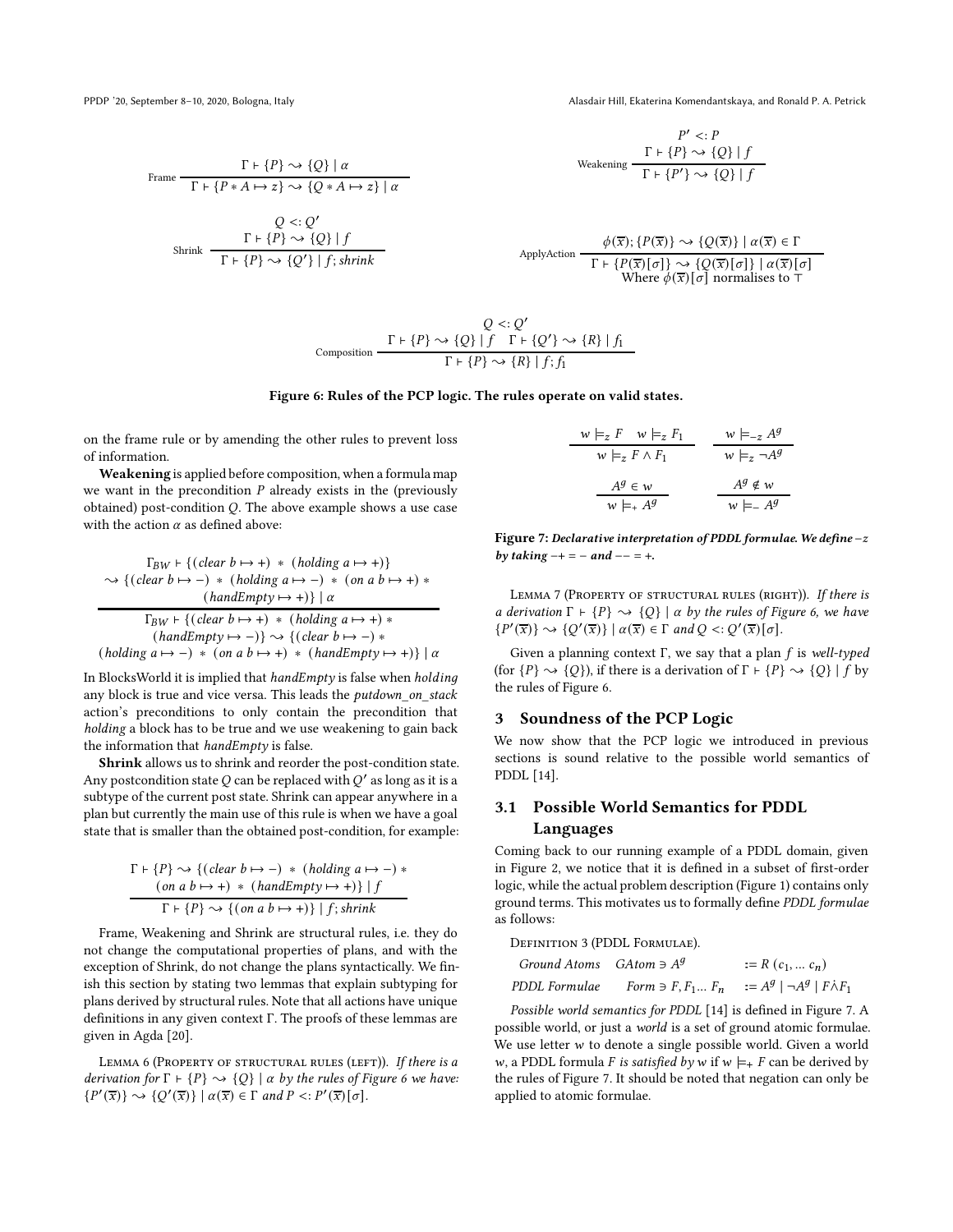Proof-Carrying Plans: a Resource Logic for AI Planning PPDP '20, September 8-10, 2020, Bologna, Italy

It is useful to establish a correspondence between states and formulae. Following [\[45,](#page-12-28) [46\]](#page-12-31), we achieve this by introducing a "normalisation" function from PDDL formulae to states.

Definition 4 (Normalisation of PDDL Formulae to STATES[\[45](#page-12-28)]). The function  $\downarrow$ <sub>z</sub> normalises a PDDL formula to a state:

$$
(F \wedge F_1) \downarrow z S = F_1 \downarrow z F \downarrow z S
$$

$$
\neg A^g \downarrow z S = A^g \downarrow_{-z} S
$$

$$
A^g \downarrow z S = A^g \mapsto z * S
$$

We write  $F \downarrow_z$  to mean ( $F \downarrow_z$  emp).

Example 5 (Normalisation of a Formula to a State).

 $(handEmpty \wedge \neg onTable a) \downarrow_{+} = handEmpty \mapsto + * onTable a \mapsto -$ 

Normalisation is sound relative to the possible world semantics. A world  $w<sub>S</sub>$  is a well-formed world for a given state  $S$ , if the world  $w_S$  contains all  $A^g$ 's such that  $(A^g \mapsto +) \in S$  and contains no  $A^g$ 's such that  $(A^g \mapsto -) \in S^1$  $(A^g \mapsto -) \in S^1$ . Generally  $w_S$  is not uniquely defined, and we use the notation  $\langle w_S \rangle$  to refer to the (necessarily finite) set of all  $w_S$ .

EXAMPLE 6 (WELL-FORMED WORLDS).

If  $S =$  (handEmpty  $\wedge \neg on$ Table a)  $\downarrow$ , then  $w_S$  may be given by e.g.  $w_1 =$ {handEmpty}, or  $w_2 =$ {handEmpty, onTable b}, or any other world containing handEmpty but not onTable a. The given formula will be satisfied by any such  $w_S$ .

Well-formed worlds have the following property :

<span id="page-6-1"></span>LEMMA 8 (SUBTYPING AND WELL-FORMED WORLDS). If we have states P and Q, Q <: P and  $w \in \langle w_Q \rangle$  then  $w \in \langle w_P \rangle$ .

Finally, we prove that normalisation is sound and complete:

<span id="page-6-3"></span>Theorem 9 (Soundness and completeness of normalisation [\[45](#page-12-28), [46\]](#page-12-31)). Given a formula F and a world w, it holds that  $w \models z F$  iff  $w \in \langle w_{F\downarrow_z} \rangle$ .

PROOF.  $(\Rightarrow)$  is proven by induction on the derivation of  $w \models_z F$ .  $(\Leftarrow)$  follows by induction on the shape of F, cf. the attached Agda file [\[20\]](#page-12-23) for the fully formalised proof.

#### 3.2 Soundness Theorem

We want to show that if we derive  $\Gamma \vdash \{F \downarrow z\} \rightarrow \{F_1 \downarrow z\} | f$ using the rules given in Figure [6](#page-5-1) then we are guaranteed that the evaluation of the plan  $f$  on a world that satisfies  $F$  produces a new world satisfying  $F_1$ .

To evaluate a plan we will define an *evaluation function*  $\llbracket . \rrbracket$  that will interpret actions on worlds. Recall that every state  $S$  maps to a world  $w_s$ . Let us use notation  $\delta$  for an arbitrary mapping (an *action handler*) that maps each action  $\phi$ ;  $\{P\} \sim \{Q\} | \alpha$  to insertions and deletions on the world  $w_S$  according to  $\alpha$ 's action on S. We then define the evaluation function ( $\llbracket f \rrbracket^\delta$   $w$ ) that *evaluates* a plan  $f$  in a world  $w$  using an action handler  $\delta$ :

DEFINITION 5 (EVALUATION FUNCTION).

$$
\begin{aligned} [\![\textit{shrink}]\!]^\delta & w &= w \\ \text{if } a \text{ }\!]^\delta & w &= \delta \, a \, w \\ \text{if } f; f_1 \text{ }\!]^\delta & w &= [\![f_1]\!]^\delta (\text{ }\! [\![f]\!]^\delta \, w) \end{aligned}
$$

The evaluation function has three cases. The shrink case just returns the world itself, as there is no computational meaning for a shrink action in evaluation. For a single action, evaluation applies the action handler to the world. For a complex plan, evaluation recurses to sub-plans.

The following property of action handlers will be used in the soundness proof:

<span id="page-6-2"></span>LEMMA 10 (ACTION HANDLER STRENGTHENING). If  $(\delta \alpha w) \in$  $\langle w_O \rangle$  and  $(\delta \alpha w) \in \langle w_{A \mapsto z} \rangle$  then  $(\delta \alpha w) \in \langle w_{A \mapsto z*O} \rangle$ .

We now proceed to define the notion of a well-formed handler, that will be used to prove soundness of the PCP logic.

DEFINITION 6 (WELL-FORMED HANDLER). We say that an action handler  $\delta$  is well-formed if, given:

- a context  $\Gamma$  with  $\phi(\overline{x}); \{P'(\overline{x})\} \sim \{Q(\overline{x})\} \mid \alpha(\overline{x}) \in \Gamma$ ,
- a state P, such that  $P(x) < P'(\overline{x})[\sigma]$  for some ground substitution σ and  $\phi(\overline{x})[\sigma]$  normalises to  $\top$ ,
- a world  $w \in \langle wp \rangle$ ,

 $\Box$ 

 $\delta$  satisfies the following property:  $(\delta(\alpha(\overline{x})[\sigma])) w \in \langle w_{\text{PLQ}}(\overline{x})[\sigma] \rangle$ .

The next two theorems show that executing a well-typed plan  $f$  by the evaluation function  $\llbracket f \rrbracket^\delta$  w is *sound*, for any well-formed handler  $\delta$ .

<span id="page-6-4"></span>Theorem 11 (Soundness of evaluation for normalized formulae). Suppose Γ  $\vdash \{P\} \rightsquigarrow \{Q\} | f$ . Then for any w ∈  $\langle wp \rangle$ , and any well-formed handler  $\delta$ , it follows that  $\llbracket f \rrbracket^{\delta}$   $w \in \langle w_Q \rangle$ .

PROOF. The proof proceeds by structural induction on the typing derivation  $\Gamma \vdash \{P\} \leadsto \{Q\} | f$ . In each of the below cases, we take *P*,  $w \in \langle w_P \rangle$ , and assume  $\Gamma \vdash \{P\} \sim \{Q\} | f$  was proven by application of a given rule in Figure [6,](#page-5-1) and in each case we will aim to show that  $\llbracket f \rrbracket^\delta$   $w \in \langle w_Q \rangle$ .

BASE CASE 1 (ApplyAction). Suppose we have a proof for Γ ⊢  ${P} \leadsto {Q} | f$  by means of the rule ApplyAction. The rules premise requires that some  $\phi(\overline{x}); \{P'(\overline{x})\} \rightsquigarrow \{Q'(\overline{x})\} | \alpha(\overline{x}) \in \Gamma$ , and moreover there exists  $\sigma$  s.t.  $P'(\overline{x})[\sigma] \equiv P$ ,  $Q'(\overline{x})[\sigma] \equiv Q$ ,  $\alpha(\overline{x})[\sigma] \equiv f$ and  $\phi(\overline{x})[\sigma]$  normalises to ⊤.

Because  $\delta$  is well-formed and  $w \in \langle wp \rangle$ , we have:  $(\delta f w) \in$  $\langle w_{P \sqcup Q} \rangle$ . We note that  $P \le P'(\overline{x})[\sigma]$  because  $P \equiv P'(\overline{x})[\sigma]$  by the conditions of the rule, and  $P \le P$  by reflexivity of subtyping relation.

It remains to show that  $(\delta f w) \in \langle w_{P \cup Q} \rangle$  implies that  $(\delta f w) \in$  $\langle w_O \rangle$ . We know that  $(P \sqcup Q)$  <: Q from Lemma [4](#page-3-1) and can therefore deduce ( $\delta$  a w) ∈  $\langle w_O \rangle$  by applying Lemma [8.](#page-6-1)

INDUCTIVE CASE 1 (Weakening). Taking  $P, w \in \langle wp \rangle$  as before, we assume  $\Gamma \vdash \{P\} \leadsto \{Q\} | f$  was proven by applying Weakening. By inductive hypothesis we know that there is a proof of  $\Gamma \vdash \{P'\} \leadsto$  ${Q} | f$ , such that  $P \leq P'$  and  $[||f||] \delta w' \in \langle w_Q \rangle$  if  $w' \in \langle w_{P'} \rangle$  for some w'. By Lemma [8,](#page-6-1) we know that  $w \in \langle wp \rangle$  implies  $w \in \langle wp' \rangle$ . And so we have  $\llbracket f \rrbracket^\delta$   $w \in \langle w_Q \rangle$  as required.

<span id="page-6-0"></span><sup>&</sup>lt;sup>1</sup>By abuse of notation that will not cause confusion, we will use the symbol  $\in$  to denote State membership, as well as set membership.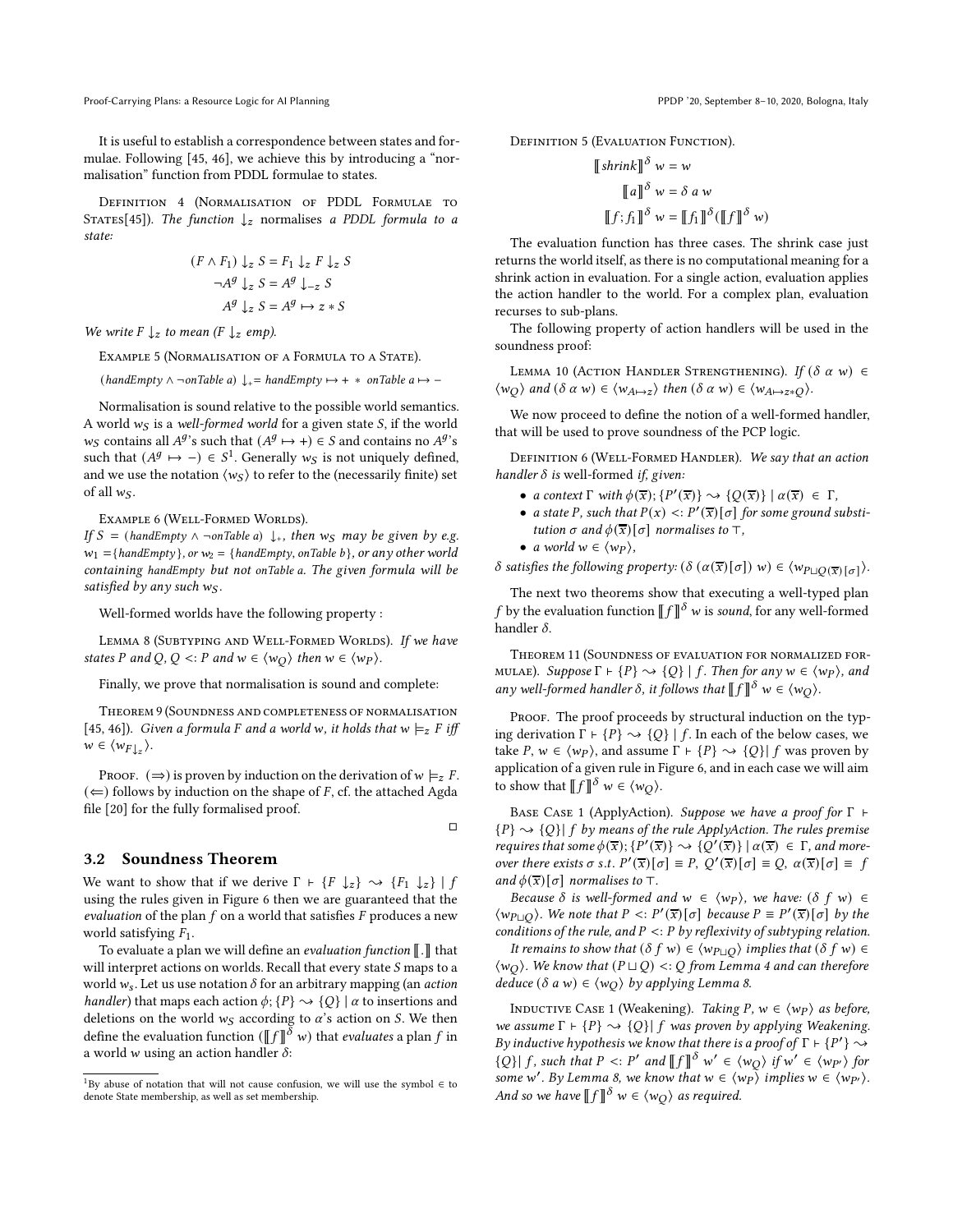INDUCTIVE CASE 2 (Shrink). We now assume that  $\Gamma \vdash \{P\} \sim$  ${Q}$ |  $f$  is obtained by application of Shrink, i.e.  $f \equiv (f_1; \text{shrink})$ for some  $f_1$ . By inductive hypothesis we know that there is a proof of  $\Gamma \vdash \{P\} \leadsto \{Q'\} | f_1 \text{ such that } Q' <: Q \text{, and } \llbracket f_1 \rrbracket^\delta \le \langle w_{Q'} \rangle \text{ if } w \in C.$  $\langle wp \rangle$ . Because we already have  $w \in \langle wp \rangle$  among our assumptions, we get  $\llbracket f_1 \rrbracket^\delta$   $w \in \langle w_Q \rangle$ . We apply Lemma [8](#page-6-1) to get  $\llbracket f_1 \rrbracket^\delta$   $w \in \langle w_Q \rangle$ . It remains to show that  $\llbracket f_1;shrink \rrbracket^\delta$   $w \in \langle w_Q \rangle$ . By definition of the evaluation function,  $\llbracket f_1$ ; shrink $\rrbracket^\delta$  w =  $\llbracket f_1 \rrbracket^\delta$  ( $\llbracket$ shrink $\rrbracket^\delta$  w) =  $\llbracket f_1 \rrbracket^\delta$  w, as required.

Inductive Case 3 (Composition). We now assume that  $\Gamma$  +  $\{P\} \sim \{Q\}$  f by application of Composition. By inductive hypothesis we know that, for some  $f_1$  and  $f_2$  such that  $f = f_1; f_2$ , and for some Q' and Q'' such that  $Q' < : Q''$ ,

- there is a proof of  $\Gamma \vdash \{P\} \leadsto \{Q'\}$  |  $f_1$  and  $\llbracket f_1 \rrbracket^\delta w \in \langle w_{Q'} \rangle$  $if w \in \langle w_P \rangle$ ;
- there is a proof of  $\Gamma \vdash \{Q''\} \leadsto \{Q\} \mid f_2$  and  $\llbracket f_2 \rrbracket^{\delta}$  w'  $\in \langle w_Q \rangle$  $if w' \in \langle w_{Q''} \rangle;$

Because we already have  $w \in \langle w_P \rangle$  among our assumptions, we get  $\llbracket f_1 \rrbracket^\delta$  w  $\in$   $\langle w_{Q'} \rangle$ . Next, we need to apply Lemma [8](#page-6-1) and the fact that  $Q \leq Q''$  to get  $\llbracket f_1 \rrbracket^{\delta}$   $w \in \langle w_{Q''}\rangle$ . Thus we found a suitable  $w' \equiv \llbracket f_1 \rrbracket^{\delta}$  w. But then we get  $\llbracket f_2 \rrbracket^{\delta}(\llbracket f_1 \rrbracket^{\delta} w) \in \langle w_Q \rangle$ . Finally, by definition of the evaluation function, we know that  $\llbracket f_1; f_2 \rrbracket^\delta$  w =  $\llbracket f_2 \rrbracket^{\delta} (\llbracket f_1 \rrbracket^{\delta} w)$ . And so we get  $\llbracket f_1; f_2 \rrbracket^{\delta} w \in \langle w_Q \rangle$ .

INDUCTIVE CASE 4 (Frame). We now assume that  $\Gamma$  ⊢  $\{P\} \sim$  ${Q} | f by application of the Frame rule, that is,  $f \equiv \alpha, P \equiv (P' * A \mapsto P)$$ z),  $Q \equiv (Q' * A \mapsto z)$  (for some  $\alpha$ , P', Q', A and z), moreover  $w \in$  $\langle w_{A\mapsto z*P'}\rangle$ ,  $A \notin P'$ ,  $A \notin Q'$ . By the inductive hypothesis, we know that there is a proof of  $\Gamma \vdash \{P'\} \leadsto \{Q'\} \vert \alpha$  and  $\llbracket \alpha \rrbracket^{\delta}$   $w' \in \langle w_{Q'} \rangle$ if  $w' \in \langle w_{P'} \rangle$ , for any w'.

By Lemma [3](#page-3-2) and the fact that  $P' < P'$ , we get  $A \mapsto z * P' < P'$ . We then use Lemma [8,](#page-6-1) and our assumption  $w \in \langle wp \rangle$  to assert that  $w \in \langle w_{P'} \rangle$ , and therefore we get  $\llbracket \alpha \rrbracket^\delta$   $w \in \langle w_{Q'} \rangle$ . It remains to show that  $\llbracket \alpha \rrbracket^{\delta} w \in \langle w_Q \rangle$ .

By the definition of evaluation function,  $\llbracket \alpha \rrbracket^{\delta}$  w =  $\delta$   $\alpha$  w. Lemma [10](#page-6-2) lets us combine two results: 1. ( $\delta$  a w)  $\in \langle w_{Q'} \rangle$  and 2.  $(\delta \alpha w) \in \langle w_{A \mapsto z} \rangle$  to produce the goal  $(\delta \alpha w) \in \langle w_{A \mapsto z*Q'} \rangle$  which gives us  $(\delta \ \alpha \ w) \in \langle w_Q \rangle$  and therefore  $\llbracket \alpha \rrbracket^\delta \ w \in \langle w_Q \rangle$ , as required.

It only remains to show that  $(\delta \alpha w) \in \langle w_{A \mapsto z} \rangle$ . To prove this, we will use the fact that  $\delta$  is a well-formed handler, and consider ( $\delta \alpha w$ ). Recall that

- $w \in \langle w_{A \mapsto z*P'} \rangle$ , and,
- by inductive hypothesis, there is a derivation for Γ ⊢  ${P'} \rightarrow {Q'} |\alpha$ . Therefore, there is  $\phi(\overline{x}); {P''}(\overline{x})$   $\leadsto$  $\{Q''(\overline{x})\}$   $\mid \alpha(\overline{x}) \in \Gamma$  by Lemma [6.](#page-5-3)
- Also by Lemma [6,](#page-5-3) we have  $P' \leq P''(\overline{x})[\sigma]$ , for some  $\sigma$ .
- We know that  $\alpha(\bar{x})[\sigma]$  must normalise to ⊤, or there would be no derivation for  $\Gamma \vdash \{P'\} \rightsquigarrow \{Q'\}|\alpha$ .

Given these four conditions, a well-formed handler must satisfy the property: (δ  $\alpha$  w)  $\in \langle w_{(A \mapsto z*P') \sqcup Q''(\overline{x})[\sigma]} \rangle$ . We can apply Lemma [8](#page-6-1) and show that  $(\delta \alpha w) \in \langle w_{A \mapsto z} \rangle$ , if we can show that  $(A \mapsto z *$  $(P') \sqcup Q''(\overline{x})[\sigma] \prec (A \mapsto z)$ . Using Lemma [5](#page-3-3) we can establish that  $A \mapsto z \in (A \mapsto z * P') \sqcup Q''(\overline{x})[\sigma]$  if  $A \notin Q''(\overline{x})[\sigma]$ . To show  $A \notin Q''(\overline{x})[\sigma]$ , we use Lemma [2,](#page-3-4) Lemma [7](#page-5-4) (which gives us  $Q'$  <:  $Q''(\overline{x})[\sigma]$  and the assumption that  $A \notin Q'$ . From  $A \mapsto z \in (A \mapsto$  $(z * P') \sqcup Q''(\overline{x})[\sigma]$  we obtain  $(A \mapsto z * P') \sqcup Q''(\overline{x})[\sigma] \prec (A \mapsto z)$ by using the subtyping derivation rules.

$$
\Box
$$

Theorem 12 (Soundness of Evaluation). Suppose Γ ⊢  $F_1 \downarrow_{+} \rightarrow F_2 \downarrow_{+} | f$  then for any w such that  $w \models_{+} F_1$ , and any well-formed  $\delta$  it follows  $\llbracket f \rrbracket^{\delta}$  w  $\models_{+} F_2$ .

PROOF. By assumption  $w \models_{+} F_1$  and by Theorem [9,](#page-6-3) we have  $w \in \langle w_{F_1 \downarrow_+} \rangle$ . Then from Theorem [11,](#page-6-4) we have  $\llbracket f \rrbracket^{\delta} w \in \langle w_{F_2 \downarrow_+} \rangle$ . Thus by Theorem [9,](#page-6-3) we obtain  $\llbracket f \rrbracket^{\delta} w \models_{+} F_2$ .

<span id="page-7-0"></span>Thus if  $f$  is well-typed, we are guaranteed that the execution of  $f$ in world  $w$  is correct.

#### 4 Implementation and Evaluation

As mentioned already, the PCP logic and all lemmas and theorems presented in this paper are formalised in Agda, see [\[20](#page-12-23)]. This gives us assurance of the correcteness of the presented approach. This Agda module also serves as a standard library for verifying PDDL plans. Recall that in Section [1.1,](#page-1-1) for example, our task was to verify an exact plan  $f_{ab}$ , i.e. to derive  $\Gamma_{BW} \vdash P_{ab} \leadsto Q_{ab} | f_{ab}$ . To do this, we need to create an additional file that defines  $\Gamma_{BW}$ ,  $P_{ab}$ ,  $Q_{ab}$  and  $f_{ab}$  in Agda syntax. Then we need to construct a proof in Agda that this plan is indeed valid. That is, judgements like  $\Gamma_{BW}$  ⊢  $P_{ab}$   $\sim$  $Q_{ab}$   $f_{ab}$  are not automatically type-checked by Agda, but require manual proofs (using the rules of the PCP logic, cf. Figure [6\)](#page-5-1).

To mitigate this, we automate the following two tasks:

- (1) conversion from PDDL syntax to Agda. For example the *pickup* from table  $x$  action as given in Figure [2](#page-1-0) is translated to the following snippet of Agda code:
	- $\Gamma^1$  (pickup\_from\_table *x*) = [],  $(+, \text{handempty})^* (+, \text{ontable } x)^* (+, \text{ clear } x)^*$  $(+, clear x) * (-, handempty) *$  $(-$ , ontable x)  $*(+$ , holding x)  $*$  []
- (2) PCP logic proof generation for Agda, given a PDDL plan. Figure [8](#page-8-0) shows an example of the Agda proof for  $\Gamma_{BW}$  ⊢  $P_{ab} \sim Q_{ab} | f_{ab}$  generated automatically given the domain and planning problem specifications of Figures [1](#page-0-0) and [2.](#page-1-0)

For the first task, we translate a given planning problem and domain to a single Agda file. Conversion of objects is one-to-one, i.e. the list of *objects* is given as a list of constructors for the datatype  $C$ that stores constants. To convert states, we change the list syntax from Lisp style to Agda style and add the relevant polarity. Predicates and actions are translated to Agda by representing them as functions from constants to the relevant type. For example the predicate (on  $?x ?y$ ) is translated to on :  $C \rightarrow C \rightarrow R$ . Action descriptions are described by a parametrised precondition and ef-fect list in PDDL as shown in Figure [2](#page-1-0). The PDDL precondition list contains constraints and formulas which are separate in our context so we separate them when translating to Agda. Preconditions, constraints and effects are then mapped one-to-one into a context description.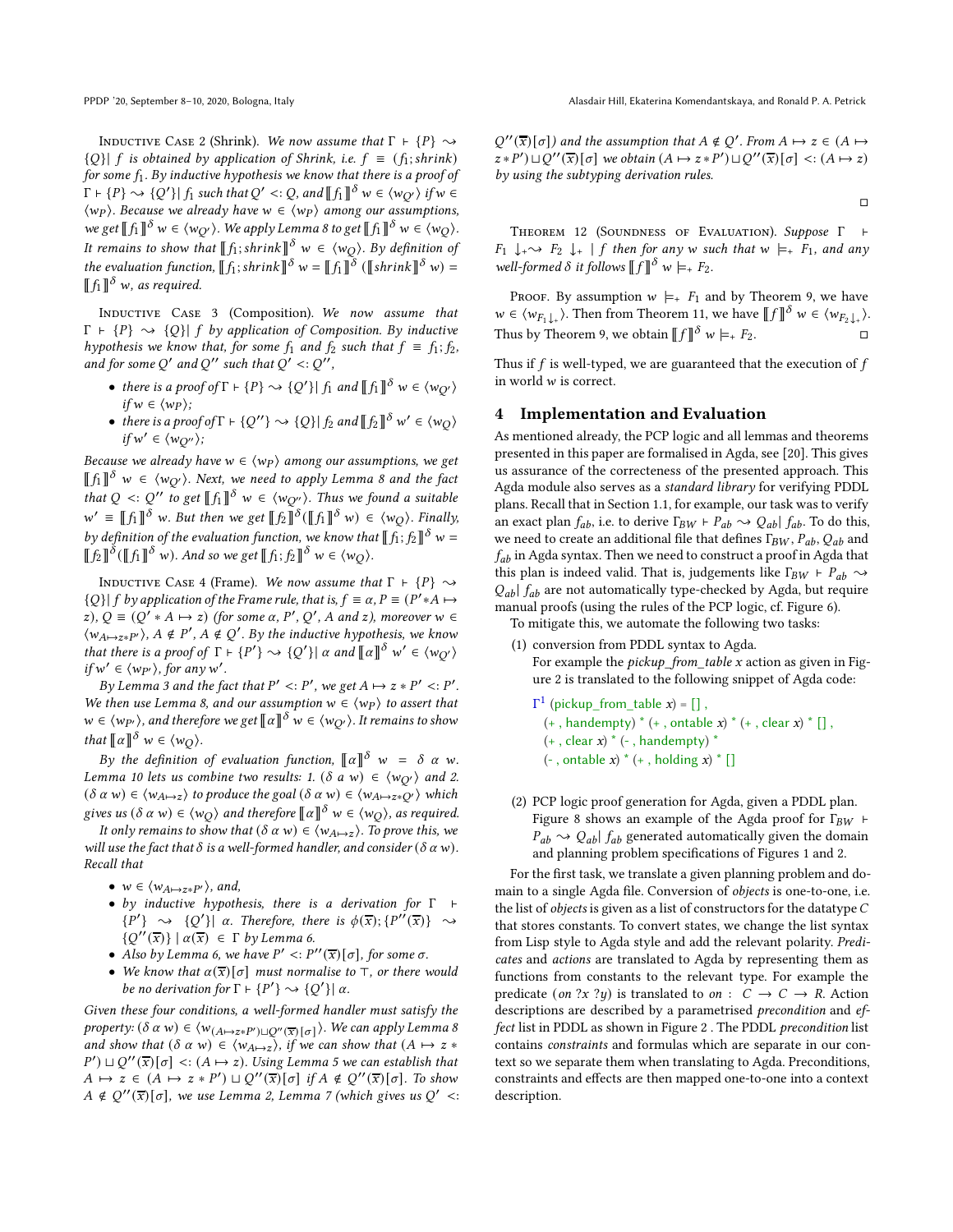<span id="page-8-0"></span> $P = (+, (ontable a)) * (+, (ontable b)) * (+, (clear a)) * (+, (clear b)) * (+, (handempty)) * []$ Q : State  $Q = (+, (on a b)) * (+, (ontable b)) * []$ P' : State  $P' = (+, \text{ ontable b}) * (+, \text{ clear b}) * (+, \text{ handempty}) * (+, \text{ ontable a}) * (+, \text{ clear a}) * []$ plan : f  $plan = (join (join (act (pickup from table a)) (act (putdown on stack a b))) shrink)$ Derivation :  $\Gamma^1$ ,  $P \rightsquigarrow Q$  | plan Derivation = weakening P (from-yes (decSub P' P)) tt (shrink Q tt (from-yes (decSub Q ((-, ontable a)  $*(+$ , ontable b)  $*(+$ , clear a)  $*(-$ , holding a)  $*$  $(-, clear b) * (+, on a b) * (+, handempty) * []$ (composition (from-yes (decSub ((-, ontable a)  $*(+$ , ontable b)  $*(+$ , clear a)  $*(+$ , holding a)  $*(+$ , clear b)  $*$  [])  $((+$ , ontable b)  $*(+$ , clear b)  $*(+$ , clear a)  $*(-$ , handempty)  $*(-$ , ontable a)  $*(+$ , holding a)  $*$  []))) ((frame + (ontable b)  $(\lambda z \rightarrow z) (\lambda z \rightarrow z)$ (frame + (clear b)  $(\lambda z \rightarrow z)$   $(\lambda z \rightarrow z)$  (applyAction tt tt tt)))) ((frame - (ontable a)  $(\lambda z \rightarrow z)$   $(\lambda z \rightarrow z)$ (frame + (ontable b)  $(\lambda z \rightarrow z)$   $(\lambda z \rightarrow z)$ (frame + (clear a)  $(\lambda z \rightarrow z)$   $(\lambda z \rightarrow z)$  (applyAction tt tt tt))))))

### Figure 8: Agda typing derivation for BlocksWorld problem and domain given in Figures [1](#page-0-0) and [2.](#page-1-0)

For the second task, we implemented a solver for generating Agda type derivations, given a plan. A high level overview of the solver algorithm is shown in Figure [9.](#page-9-0)

We thus obtain a parser and a proof generator (implemented in  ${\rm Lisp}^2$  ${\rm Lisp}^2$ ) that can process plans given in PDDL. However, we delegate the proof-checking (as type-checking) to Agda. This latter step ultimately ensures fully formal plan verification. We call the resulting tool plan verifier. The actual implementation [\[20\]](#page-12-23) contains further instructions and examples.

#### 4.1 Evaluation of the Library Performance

Table [1](#page-8-2) shows the results of evaluating the plan verifier over a few benchmark PDDL domains: BlocksWorld, Logistics, Satellite and Mprime[\[2](#page-12-32)]. All domains use the STRIPS requirement with Mprime also requiring equality and negative preconditions. All of these examples are generated automatically by supplying a plan and the PDDL domain description to the plan verifier.

This evaluation shows that our system scales from BlocksWorld to more complicated domains, even with increasing plan length. Firstly, it helps to off-load time-consuming plan search to STRIPS. Transforming plans into Agda proofs does not take long (cf. middle column of Table [1\)](#page-8-2). Type-checking time may look worrying, however there is plenty of room for improving it. The given typechecking times reflect the fact that our Lisp script generates excessively long Agda proofs. This happens because we frame all formulas in when we generate the proofs (see Figure [9\)](#page-9-0). For example, for

<span id="page-8-2"></span>

| PDDL        | Do- Plan Length Proof Gener- Typechecking |                            |         |
|-------------|-------------------------------------------|----------------------------|---------|
| main        |                                           | (number of ation Time Time | $(sec-$ |
|             | actions)                                  | (seconds)                  | onds)   |
| Blocksworld | 10                                        | 0.03                       | 10.33   |
| Logistics   | 24                                        | 0.07                       | 28.86   |
| Satellite   | a                                         | 0.03                       | 15.66   |
| Mprime      | 11                                        | 0.09                       | 42.02   |

Table 1: Evaluation of the plan verifier. All tests were performed on an Intel Core i5-4670K processor with 8GB of RAM.

the Logistics domain, we have a PDDL plan of length 24. For it, we have PCP/Agda proof with nearly 900 rule applications. Yet, looking closer, we can see that they are mostly frame rules (838 Frame rules, 23 Compositions, 24 ApplyAction, 1 Weakening, 1 shrink).

Similarly, for Mprime example, we have a PDDL plan of length 11, but nearly 900 rule applications in PCP/Agda. Once again, most of them are applications of the frame rule: (865 frame rules, 10 compositions, 11 ApplyAction, 1 weak and 1 shrink).

<span id="page-8-3"></span>Ignoring the redundant applications of the frame rule, we see linear dependency of the PCP/Agda proof size relative to STRIPS plan size. Thus, we believe that the type checking time shown in Table [1](#page-8-2) does not point to limitations of a type-based approach, but merely reflects the inefficiency of the Lisp script that generates Agda proofs. We will address these shortcomings in future work.

<span id="page-8-1"></span><sup>&</sup>lt;sup>2</sup>Both PDDL and Emacs are written in Lisp, which determined our choice for using Lisp here.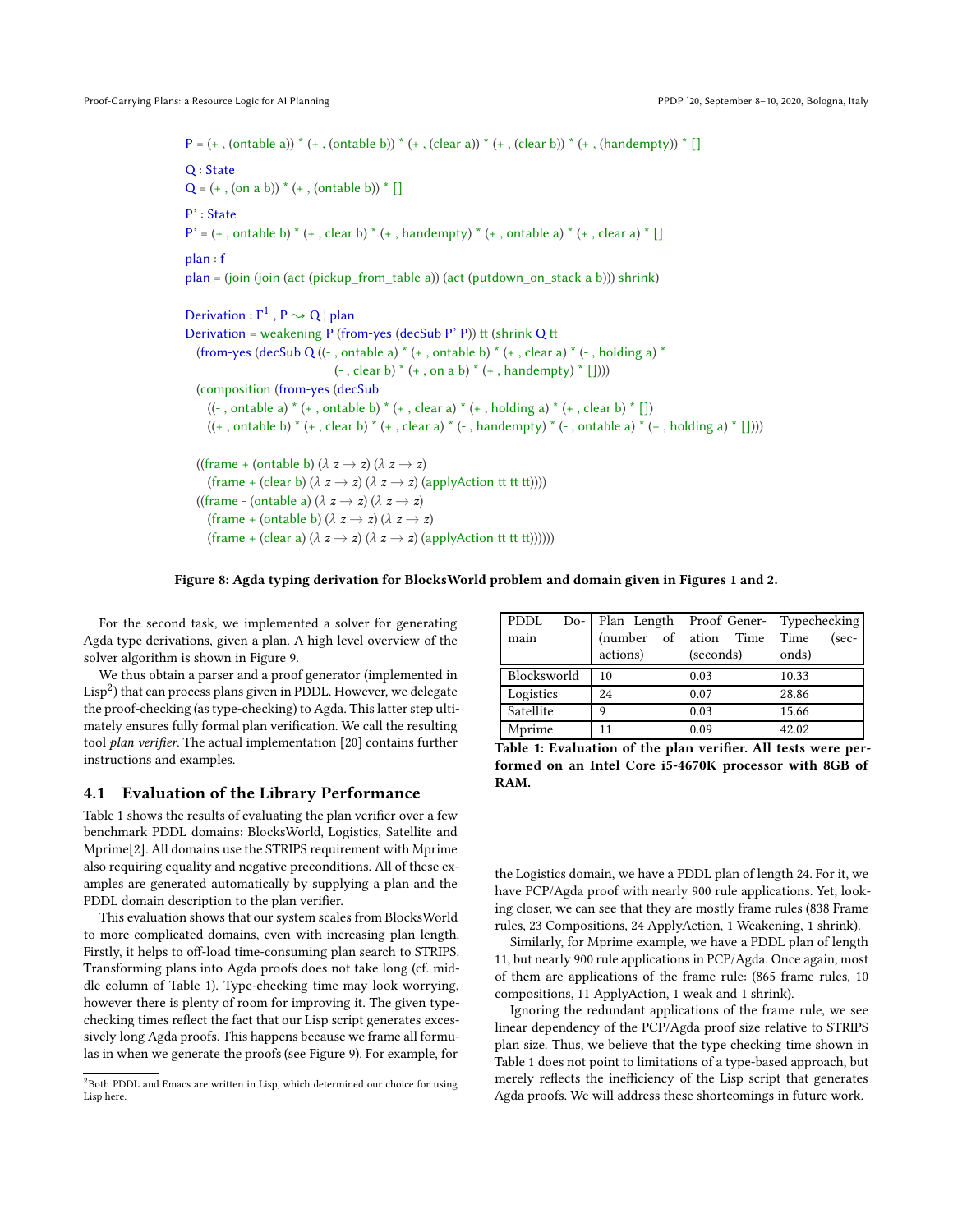# 4.2 Leveraging the Power of Dependent Types

Agda is of course also a dependently-typed language. And, as we mentioned in the introduction, the benefit of this approach is the ability to use plans as functions (using the action handlers). One benefit of this would be easy extensions to practical scenarios in which dependent types impose further restrictions and checks on action handlers. Action handlers currently have a type Action  $\rightarrow$ World  $\rightarrow$  World. Within a dependently-typed setting, it is easy to extend this type with say an energy constraint that limits the number of actions that can be taken. Assume a scenario when a robot is given a certain amount of energy, or "fuel", and each action execution consumes one unit of energy; the robot may not consume more energy than given. It only takes a few lines of code to add this information to our current implementation:

Example 7 (Action Handler Energy Consumption).

```
data Energy : Nat -> Set where
  en : (n : Nat) \rightarrow Energy nEnergyValue : \forall {n} -> Energy n -> Nat
```
EnergyValue  $\{n\}$   $x = n$ 

actionHandler : Set actionHandler =  $\forall$  {n} -> Action -> World × Energy (suc n)  $\rightarrow$  World  $\times$  Energy n

Now our implementation incorporates constraints on energy consumption, and the action execution will be bound by the amount of the given energy. This is a really powerful way to use dependent types as it improves readability, and also provides endless possibilities for incorporating various computational constraints in the plan execution.

# 4.3 Extraction of Plans to Executable Code

We can go one step further, and use Agda's code extraction library and compile our verified plans into executable Haskell programs or executable byte code. The latter may be deployed directly in robots. The process is fully automated by existing Agda libraries, and subsequent execution of the byte code takes just seconds. For example, we have compiled the BlocksWorld, Logistics and Satellite examples into byte code where all examples run in just 0.02 seconds. We refer the reader to [\[20](#page-12-23)] for further details.

#### 4.4 Lessons Learnt: Effects and States

As it often happens with verification projects, this work helps to uncover some previously unknown or unnoticed properties of PDDL. We will give two examples here.

As seen in Figure [2,](#page-1-0) the syntax of PDDL defines actions by "preconditions" and "effects". The PCP logic formalises both as states. Yet, there is a subtle difference between an effect and a state. Recall that an effect is executed by deleting all false formula maps from a state and adding all true formula maps. To convert an effect to a state, we must keep the list of all unaffected formula maps intact.

<span id="page-9-0"></span>Given a PDDL domain  $D$ , a PDDL problem description  $P_D$ , and a plan  $f_1$ , the Agda proof script for  $f_1$  in PCP logic is generated as follows:

- (1) Parse  $D$ ,  $P_D$  into Lisp syntax:
	- (a) Store the objects in  $D$ , initial and goal world in  $P_D$  as variables in Lisp. The initial world id stored in a variable  $w$  representing the current world.
	- (b) Convert actions from  $D$  into parametrised Lisp functions that generate preconditions and postconditions.
- (2) For all actions in the plan  $f_1$ :
	- (a) Store  $w$  in a backup variable so that the Agda subtyping relations can be generated.
	- (b) Use the relevant Lisp function (as defined in (1.b)) to generate the preconditions and postconditions of the current action.
	- (c) Generate the frame axioms by comparing the preconditions of the action to  $w$  where all formula maps in  $w$  that are not in the preconditions are framed in.
	- (d) Use Lisp functions to apply the action to the world and store the result in the world variable.
- (3) Use all stored results to generate and write Agda proof to file:
	- (a) Start derivation with the Weakening rule to allow for the reordering of the initial state.
	- (b) Use the Shrink rule over the rest of the derivation to shrink the result to the goal state.
	- (c) The rest of the derivation proceeds by composing all actions in the plan  $f_1$  with the relevant subtyping relations and frame axioms.
- (4) Typecheck the generated Agda file to confirm the validity of the proof.

Figure 9: Overview of the code that automatically generates PCP proofs in Agda given PDDL Domain and plan. The code is given in [\[20\]](#page-12-23).

Also, as we have shown, the states come with the notion of ordering, but effects do not. These simple observations have surprisingly powerful consequences.

Example 1. Ordering and consistency. Take the action move from the Logistic domain:

$$
[]
$$
:  
\n
$$
\begin{cases}\n isVehicle \, v \mapsto + \\
 * \, isLocation \, loc1 \mapsto + \\
 * \, isLocation \, loc2 \mapsto + \\
 * \, isAt \, v \, loc1 \mapsto + \\
 * \, isAt \, v \, loc2 \mapsto + \\
 * \, isAt \, v \, loc2 \mapsto + \\
 * \, isAt \, v \, loc2 \mapsto + \\
 * \, isAt \, v \, loc2 \mapsto + \\
 * \, isAt \, v \, loc2 \mapsto + \\
 * \, isAt \, v \, loc2 \mapsto + \\
 * \, isAt \, v \, loc2 \mapsto + \\
 * \, isAt \, v \, loc2 \mapsto + \\
 *\, isAt \, v \, loc2 \mapsto + \\
 *\, isAt \, v \, loc2 \mapsto + \\
 *\, isAt \, v \, loc2 \mapsto + \\
 *\, isAt \, v \, loc2 \mapsto + \\
 *\, isAt \, v \, loc2 \mapsto + \\
 *\, isAt \, v \, loc2 \mapsto + \\
 *\, isAt \, v \, loc2 \mapsto + \\
 *\, isAt \, v \, loc2 \mapsto + \\
 *\, isAt \, v \, loc2 \mapsto + \\
 *\, isAt \, v \, loc2 \mapsto + \\
 *\, isAt \, v \, loc2 \mapsto + \\
 *\, isAt \, v \, loc2 \mapsto + \\
 *\, isAt \, v \, loc2 \mapsto + \\
 *\, isAt \, v \, loc2 \mapsto + \\
 *\, isAt \, v \, loc2 \mapsto + \\
 *\, isAt \, v \, loc2 \mapsto + \\
 *\, isAt \, v \, loc2 \mapsto + \\
 *\, isAt \, v \, loc2 \mapsto + \\
 *\, isAt \, v \, loc2 \mapsto + \\
 *\, isAt \, v \, loc2 \mapsto + \\
 *\, isAt \, v \, loc2 \mapsto + \\
 *\, isAt \, v \, loc2 \mapsto + \\
 *\, isAt \, v \, loc2 \mapsto + \\
 *\, isAt \, v \, loc2 \mapsto + \\
 *\, isAt \, v \, loc2 \mapsto + \\
 *\, isAt \, v \, loc2 \mapsto + \\
 *\, isAt \, v \, loc2 \mapsto + \\
 *\, isAt \, v \, loc2 \mapsto + \\
 *\, isAt \, v \, loc2 \mapsto + \\
 *\, isAt \, v \, loc3 \mapsto - \\
 *\, isAt \, v \, loc3 \mapsto - \\
 *\, isAt \, v \, loc3 \mapsto - \\
 *\, isAt \, v \, loc3 \mapsto - \\
 *\, isAt \, v \, loc3 \mapsto - \\
 *\, isAt
$$

Imagine we instantiated the *move* action with (*car museum museum*). In the PCP logic, this instantiation will produce an inconsistent state: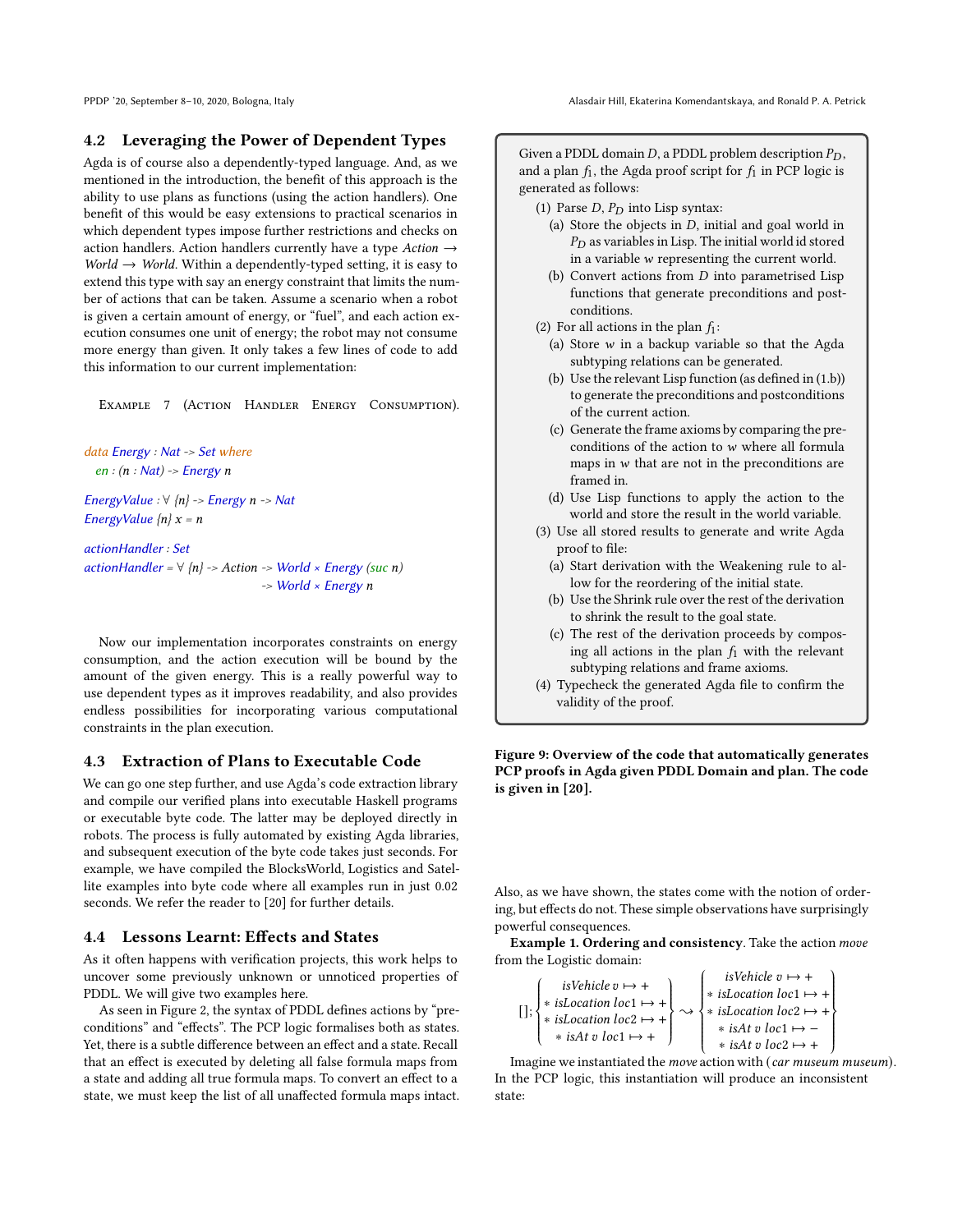Proof-Carrying Plans: a Resource Logic for AI Planning PPDP '20, September 8-10, 2020, Bologna, Italy

$$
\begin{cases}\n \quad \text{isVehicle car} \mapsto + \\
 * \text{ isLocation museum} \mapsto + \\
 * \text{ isLocation museum} \mapsto + \\
 * \text{ isAct armuseum} \mapsto + \\
 * \text{ isArt car museum} \mapsto + \\
 * \text{ isArt car museum} \mapsto + \\
 *\text{ isArt car museum} \mapsto + \\
 *\text{ isArt car museum} \mapsto + \\
 *\text{ isArt car museum} \mapsto + \\
 *\text{ isArt car museum} \mapsto + \\
 *\text{ isArt car museum} \mapsto + \\
 *\text{ isArt car museum} \mapsto + \\
 *\text{ isArt car museum} \mapsto + \\
 *\text{ isArt car museum} \mapsto + \\
 *\text{ isArt car museum} \mapsto + \\
 *\text{ isArt car museum} \mapsto + \\
 *\text{ isart car museum} \mapsto + \\
 *\text{ isart car} \mapsto + \\
 *\text{ isart car} \mapsto + \\
 *\text{ isart car} \mapsto + \\
 *\text{ isart car} \mapsto + \\
 *\text{ isart car} \mapsto + \\
 *\text{ isart car} \mapsto + \\
 *\text{ isart car} \mapsto + \\
 *\text{ isart car} \mapsto + \\
 *\text{ isart car} \mapsto + \\
 *\text{ isart car} \mapsto + \\
 *\text{ isart car} \mapsto + \\
 *\text{ isart car} \mapsto + \\
 *\text{ isart car} \mapsto + \\
 *\text{ isart car} \mapsto + \\
 *\text{ isart car} \mapsto + \\
 *\text{ isart car} \mapsto + \\
 *\text{ isart car} \mapsto + \\
 *\text{ isart car} \mapsto + \\
 *\text{ isart car} \mapsto + \\
 *\text{ isart car} \mapsto + \\
 *\text{ isart car} \mapsto + \\
 *\text{ isart car} \mapsto + \\
 *\text{ isart car} \mapsto + \\
 *\text{ isart car} \mapsto + \\
 *\text{ isart car} \mapsto + \\
 *\text{ isart car} \mapsto + \\
 *\text{ isart car} \mapsto + \\
 *\text{ isart car} \mapsto + \\
 *\text{ isart car} \mapsto + \\
 *\text{ isart car} \mapsto + \\
 *\text{ isart car} \mapsto + \\
 *\text{ isart car} \mapsto + \\
 *\text{ isart car} \mapsto + \\
 *\text{ isart car} \mapsto + \\
 *\text{ isart car} \mapsto + \\
 *\text{ isart car} \mapsto + \\
 *\text{ isart car} \mapsto + \\
 *\text{ isart car} \mapsto + \\
 *\text{ isart car} \mapsto + \\
 *\text{ isart car} \mapsto + \\
 *\text{ isart car} \mapsto + \\
 *\text{ isart car} \mapsto + \\
 *\text{ isart car} \mapsto + \\
 *\text{ isart car} \mapsto + \\
 *\
$$

 In PDDL the effect will simply be executed. The result of this action will depend on the order in which the effect formulas are executed. And, since PDDL specifications [\[14](#page-12-30)] do not specify any particular ordering on effect formulas, planners have to make this decision themselves. So, some planners come to the conclusion that the car is at the museum, and some – that it is not.

In the PCP logic, this plan will simply not be type-checked and the user will receive a due type checking error.

Example 2. Loss in Translation In our early experiments, we encountered a problem that many good plans are not type-checked when they are translated verbatim to the PCP logic. The reason for this is the loss of information between the "precondition" and the "effect" in the PDDL formulation. We use the following example to explain the problem.

Consider the *pickup\_from\_stack* action from the BlockWorld domain definition:  $\overline{1}$ 

J.

 $\overline{\phantom{a}}$ 

$$
[]
$$
  $\left\{\n \begin{array}{l}\n \text{on } x_1 \ x_2 \ \mapsto + \\
 \text{* clear } x_1 \ \mapsto + \\
 \text{* handEmpty} \ \mapsto + \\
 \text{* holding } x_1 \ \mapsto + \\
 \text{* clear } x_2 \ \mapsto + \\
 \text{* clear } x_2 \ \mapsto + \\
 \end{array}\n \right\}$ 

Notice that *clear*  $x_1 \mapsto +$  is not mentioned in the effect list, because this fact is unaffected by the action. But if we treat this as a state, rather than effect, the information about *clear*  $x_1 \mapsto$  + will simply be lost. In the PCP logic, the frame rule can not be used to recover this information, as this formula already occurs in the precondition. As a result, some PDDL plans will fail to type check in the PCP logic. To fix this problem, we add all such formula maps explicitly to the postconditions:

$$
[]
$$
 
$$
\left\{\n\begin{array}{l}\n\text{on } x_1 \ x_2 \mapsto + \\
\text{secl}(x_1 \mapsto +) \\
\text{on } x_1 \mapsto + \\
\text{on } x_2 \mapsto + \\
\text{on } x_2 \mapsto + \\
\text{socl}(x_1 \mapsto +) \\
\text{socl}(x_2 \mapsto +) \\
\text{socl}(x_1 \mapsto +) \\
\text{socl}(x_2 \mapsto +) \\
\text{socl}(x_1 \mapsto +) \\
\text{socl}(x_2 \mapsto +) \\
\text{socl}(x_1 \mapsto +) \\
\text{socl}(x_2 \mapsto +) \\
\text{socl}(x_1 \mapsto +) \\
\text{socl}(x_2 \mapsto +) \\
\text{socl}(x_1 \mapsto +) \\
\text{socl}(x_2 \mapsto +) \\
\text{socl}(x_1 \mapsto +) \\
\text{socl}(x_2 \mapsto +) \\
\text{socl}(x_1 \mapsto +) \\
\text{socl}(x_2 \mapsto +) \\
\text{socl}(x_1 \mapsto +) \\
\text{socl}(x_2 \mapsto +) \\
\text{socl}(x_1 \mapsto +) \\
\text{socl}(x_2 \mapsto +) \\
\text{socl}(x_1 \mapsto +) \\
\text{socl}(x_2 \mapsto +) \\
\text{socl}(x_1 \mapsto +) \\
\text{socl}(x_2 \mapsto +) \\
\text{socl}(x_1 \mapsto +) \\
\text{socl}(x_2 \mapsto +) \\
\text{socl}(x_1 \mapsto +) \\
\text{socl}(x_2 \mapsto +) \\
\text{socl}(x_1 \mapsto +) \\
\text{socl}(x_2 \mapsto +) \\
\text{socl}(x_1 \mapsto +) \\
\text{socl}(x_2 \mapsto +) \\
\text{socl}(x_1 \mapsto +) \\
\text{socl}(x_2 \mapsto +) \\
\text{socl}(x_1 \mapsto +) \\
\text{socl}(x_2 \mapsto +) \\
\text{socl}(x_1 \mapsto +) \\
\text{socl}(x_2 \mapsto +) \\
\text{socl}(x_1 \mapsto +) \\
\text{socl}(x_2 \mapsto +) \\
\text{socl}(x_1 \mapsto +) \\
\text{socl}(x_2 \mapsto +) \\
\text{socl}(x_1 \mapsto +) \\
\text{socl}(x_2 \mapsto +) \\
\text{socl}(
$$

<span id="page-10-0"></span>The plan verifier we implement does this transformation automatically.

#### 5 Conclusions, Related and Future Work

We have presented the PCP logic, a novel resource logic for verification of AI plans, and proven its soundness relative to the possible world semantics of PDDL. We have shown the benefits that resource semantics and the Curry-Howard correspondence bring to this framework. In particular, the former makes it easier to formalise state consistency and other constraints within the logic, and the latter enables direct deployment of verified plans as functions. We also presented an Agda library in which the soundness result is proven, and which simultaneously serves as a generic module for verifying plans produced by AI planning. To further strengthen the practical significance of these results, we implemented scripts for automated parsing of PDDL plans, and for automated generation of proofs of their soundness in the PCP logic. The ultimate

proof- (and type-) checking of these is delegated to the Agda library. We evaluated this implementation on several famous PDDL benchmarks.

Our Earlier Work on Proof Carrying Plans. Compared to our earlier attempts to define a "proof-carrying plans" approach [\[45\]](#page-12-28), this new attempt is stronger both theoretically and practically. The new PCP logic takes inspiration from resource logics as a consequence provides a more natural way to perform local reasoning. This, in its turn, helps to verify not just the plans, but also consistency of domains and states. In previous work the consistency assumption was needed to be stated as an axiom in order to prove soundness of the system, and was not incorporated into checking of individual plans. The PCP Logic embeds consistency directly into the system through its rules. This has two advantages. The first is that it is impossible to derive proofs that contain inconsistent states and the second is that type errors for inconsistency will show exactly where and why there is an inconsistent state. The PCP logic also enables extensions to first-order logic, introduction of richer verification constraints, and opens the possibilities for extensions to concurrent logics. Though the latter extension is left as future work.

From the practical point of view, the earlier work contained no automation presented here. Also, it did not include reasoning with constraints, or any experiments with using the dependent types during the plan execution.

Origins of the Frame Rule. The "frame problem" that inspired the frame rule of Separation logic actually has origins in AI [\[9](#page-12-26), [18\]](#page-12-27). Initially, the problem referred to the difficulty in local reasoning about problems in a complex world. In AI planning specifically, this problem consisted of keeping track of the consequences of applying an action on a world. Intuitively a person would understand picking up some block  $a$  that is on the table would have no effect on some other block  $b$  that is on the table. The frame problem deals with the way to represent this intuition formally.

One way to deal with the frame problem is to declare "frame axioms" for every action explicitly. This is an inefficient way to deal with this problem as defining these frame axioms becomes infeasible the larger the system gets [\[9](#page-12-26)]. Since most actions in AI planning only make small local changes to the world, a more general representation would be more suitable. STRIPS deals with this problem by introducing an assumption that every formula in a world that is not mentioned in the effect list of an action remains the same after execution of the action. This is known as the "STRIPS assumption" and it is an assumption that PDDL also uses.

The logic of Bunched Implications [\[24,](#page-12-33) [35](#page-12-34)] and Separation Logic [\[36\]](#page-12-20) took inspiration from this older notion of the frame problem, and introduced more abstract formalism, which is now known as a "frame rule", into the resource logics [\[41](#page-12-19)]. This family of logics has brought many theoretical and practical advances to modelling of complex systems, and is behind many lightweight verification projects [\[6](#page-12-18)].

In this paper, we have shown how the original frame problem from AI maps back to the more abstract ideas of resource logics. We see this as one of the paper's contributions.

Curry-Howard Approaches to Separation Logic and Other Resource Logics. The PCP Logic introduces a Curry-Howard approach to AI planning inspired by resource logic. This is in part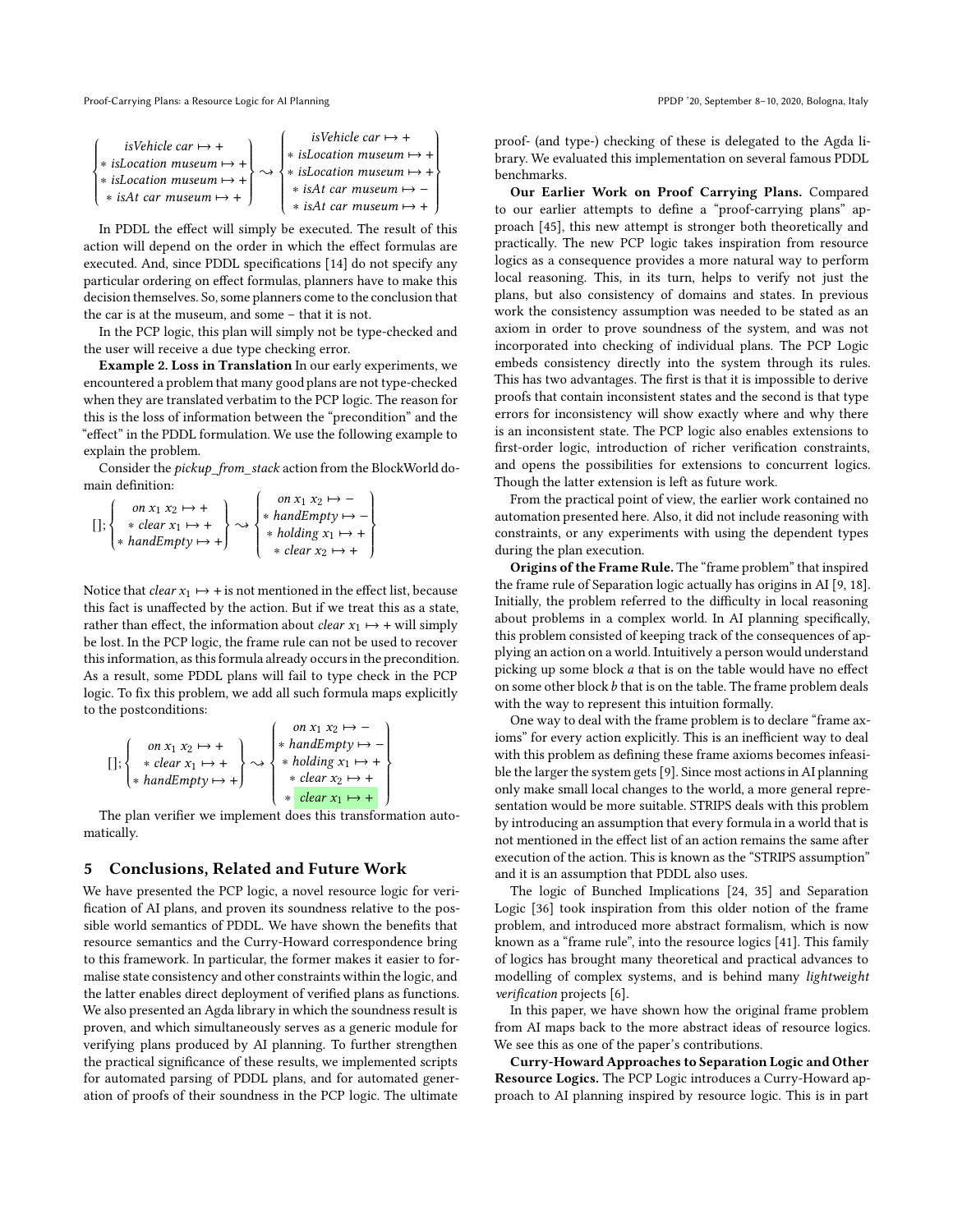inspired by existing applications of the Curry-Howard approach in the field. Both Hoare logic and Separation logic have been given a Curry-Howard interpretation: [\[31](#page-12-35), [33\]](#page-12-36). Several papers explore the computational and practical benefits of it. For example, Polikarpova and Sergey [\[40\]](#page-12-22) took a Curry-Howard approach to Separation logic to improve program synthesis seen as a proof search problem. In a similar way to our specifications, they define a synthesis goal  $\Gamma \vdash P \leadsto Q$ , which is solved by a program c if the assertion  $\Gamma \vdash P \leadsto Q | c$  can be derived in their system.

In this paper, we also make an attempt to make a case for computational and practical uses of Curry-Howard interpretation of the newly introduced PCP logic.

AI Planning and Linear Logic. There is a long history of modelling AI planning in Linear logic, that dates back to the 90s [\[25](#page-12-37)], and was investigated in detail in the 2000s, see e.g. [\[8](#page-12-38), [47](#page-12-39)]. In fact, AI planning is used as one of the iconic use-cases of Linear logic [\[39\]](#page-12-40). The main idea behind using Linear logic for AI planning is treating action descriptions as linear implications:

$$
\alpha: \forall x.P \multimap Q,
$$

where P and Q are given by tensor products of atoms:  $R_1(t_1) \otimes$ ... ⊗  $R_n(t_n)$ . We could incorporate information about polarities inside the predicates, as follows:  $R_1(t_1, z_1) \otimes \ldots \otimes R_n(t_n, z_n)$ . Then, the linear implication and the tensor products model the resource semantics of PDDL rather elegantly.

The computational (Curry-Howard) interpretation of AI plans was not the focus of study in the above mentioned approaches, yet it plays a crucial rôle in the PCP logic, from design all the way to implementation, verification and proof extraction (see Section [4\)](#page-7-0).

AI Planning and (Linear) Logic Programming. The above syntax also resembles linear logic programming Lolli, introduced by Miller et al [\[22\]](#page-12-41). Lolli was applied in speech planning in [\[10](#page-12-42)].

Our previous work [\[45](#page-12-28)] in fact takes inspiration from Curry-Howard interpretation of Prolog[\[15,](#page-12-43) [16\]](#page-12-44). In our previous work and in general, logic programming does not work well with PDDL negation. In PDDL, we have to work with essentially three-valued logic: an atom may be declared to be absent or present in a world. But if neither is declared, we assume a "not known" or "either" situation. Logic programming usually uses the approach of "negation-as-failure" that does not agree with this three-valued semantics. A solution is to introduce polarities as terms, as shown in the example above. This merits further investigation.

Curry-Howard view on Linear Logic. Curry-Howard semantics of Linear logic also attracted attention of logicians first in the 90s [\[3\]](#page-12-45), and then in the 2000s in connection with research into Linear Logical Frameworks [\[7](#page-12-46), [44\]](#page-12-47).

We conjecture that many results obtained in this paper could be replicated in one of these systems. We plan to investigate this approach in comparison with the PCP logic in the future. Generally speaking, the PCP logic can be seen as a domain specific language for AI planning. It is simpler and less expressive than Linear logic but makes up for it in simplicity and close correspondence to PDDL syntax. Transformations between PDDL domain and problem descriptions to the PCP logic are straightforward since the syntax is so similar. This enables us to automate the generation of Agda proofs from PDDL plans. Notably, we have typing rules

for functions that are given directly by PDDL plans. Thus, we verify outputs of PDDL planners as given. This close correspondence to the plans would be impossible in either of the above Curry-Howard versions of Linear logic, where proof terms tend to be much more complex. Pros and cons of domain specific versus general approaches to verification of AI plans deserves further investigation.

We hope that the DSL nature of the PCP logic will pave the way for its wider adoption as a practical verification tool for the AI planning community. This is something that previously proposed Linear logic approaches to AI planning did not achieve.

Modelling looping behaviour and non-termination in AI planning. The design of this Agda prototype has revealed several limitations in state-of-the-art implementations of planning languages: e.g. their reliance on the closed word assumption and formulae grounding and the absence of functions. We see the potential of our method to overcome many of these limitations thanks to our general dependently-typed set-up, in which the use of functions, higher-order features, constraints and effect handling will be much more natural than in the current implementations.

Other Future Work. One limitation of the PCP logic is that it only works with a subset of the domains that can be expressed in PDDL. To incorporate more of the PDDL syntax we want to extend the system to reason about temporal (as well as concurrent) planning. We believe that this extension can be naturally expressed in our system due to related extensions in the resource logics.

From the theoretical point of view, we hope to achieve a deeper understanding of the relation of the new PCP logic to the categorical and coalgebraic semantics of other resource logics [\[41](#page-12-19)].

We plan to improve the performance of our system, to speed up type checking, and make Agda proof generation more reliable and practical. The former can be improved through the creation of a frame minimising algorithm. The latter can be facilitated by producing partial Agda proofs when the full proof generation is too hard.

Interactive facilities of our tool also deserve future attention. Generally, Agda allows holes to be left in a proof which a user can use to interactively inspect the subgoal of the proof. In the future we plan to update our proof generator to generate incomplete proofs so a user can inspect the proof goals that cannot be solved.

Another possibility is to further explore the dependently-typed aspects of our system as described in Section [4.2.](#page-8-3) This can include extensions such as higher-order functions and universal formulae.

### Acknowledgments

We thank Simon Docherty, James McKinna and David Pym, for inspiring discussions, constructive criticisms and pointers to related work.

We thank EPSRC DTA PhD Scheme for funding the first author.

The second author acknowledges support of the UK Nationaly Cyber Security Center grant SecCon-NN: Neural Networks with Security Contracts - towards lightweight, modular security for neural networks and the UK Research Institute in Verified Trustworthy Software Systems (VETSS)-funded research project CONVENER: Continuous Verification of Neural Networks.